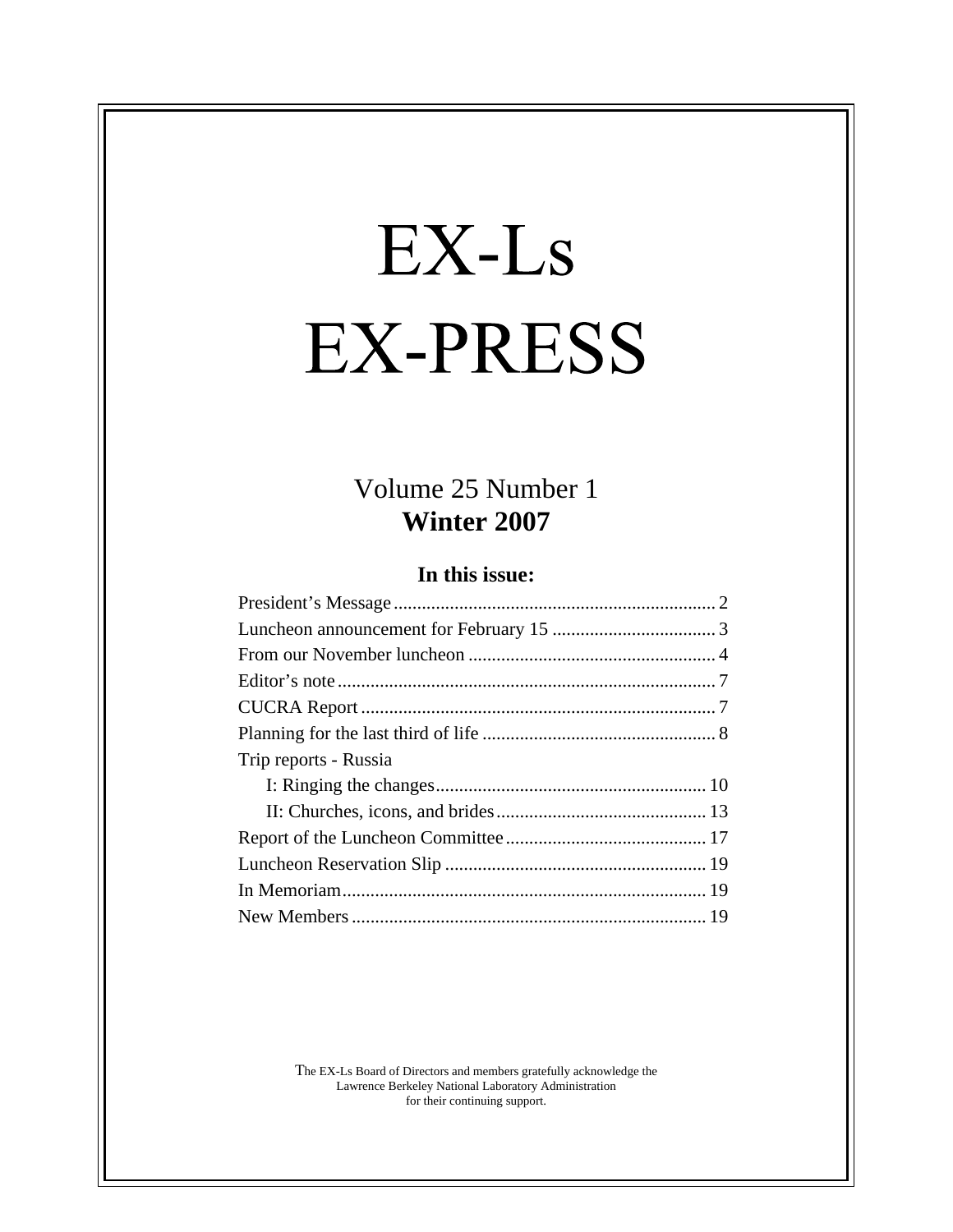Volume 25 #1: Winter 2007 (Published January 2007)

#### **President's Message Janis Dairiki**

Welcome to the New Year…and to a new slate of officers (with at least one new face)! Jose Alonso, First Vice President, will be bringing us this year's luncheon speakers and will be the Board's candidate for President next year; Second VP is Don Grether who will chair next year's nominating committee. Continuing officers, who are the backbone of this organization, are: Treasurer, Bud Larsh; Secretary, Eleanor Dahl (ably assisted by Per Dahl); Activities Chair, Vicky Jared; Newsletter editor, Dave Stevens; and Webmaster Dick Baker who also maintains our e-mail list. In addition, several Past Presidents faithfully attend the Board meetings and serve as our representatives to other organizations. I want to especially thank all these continuing folks. I would also like to thank John Kadyk for his able leadership as President during the past year,

We are very grateful for the support that we continue to receive from the LBNL Director's Office. In particular, Terry Powell, Community Relations, works very closely with our 1<sup>st</sup> VP to find and select speakers for the luncheons and is an important member of the Board.

I want to thank all of you who completed the lunch survey at the November luncheon. A tally of the results is included elsewhere in the newsletter. One important outcome is that most people are reasonably well satisfied with Spenger's, so we will be returning there for our February 15 luncheon. Don't forget to send your reservation to Vicky by Friday, Feb. 9.

You will also notice a price increase for lunch this year – to \$25. This was anticipated at the time of the survey. However, since then, Spenger's came out with a new menu, with a huge price increase and it's only due to the superb negotiating skills of Vicky Jared and Tom Beales that we are able to hold the luncheon price down to \$25.

And something new and different in May! The May luncheon (also \$25) will be held at the Berkeley Yacht Club and catered by Peter McDonough Catering. I hope you will join us then and provide comments and feedback, which is always welcome on any topics of interest to the group, e.g., suggestions for speakers or programs, luncheon venues, or new activities. Pass on your comments to any board member or come to the next board meeting – on April 12 at 3:45 in the LBNL Cafeteria.

Here are a few other items of interest from the January  $11<sup>th</sup>$  Board Meeting:

As most of you know, the EX-Ls makes a charitable contribution to a community organization each year. The 2006 contribution was sent to the UCB Retirement Center on campus. We just received a very nice thank you message. All LBNL retirees are eligible for a no-cost membership with the Center. For more information about the center and its activities, go to<http://thecenter.berkeley.edu>. *(Continued on page 7.)*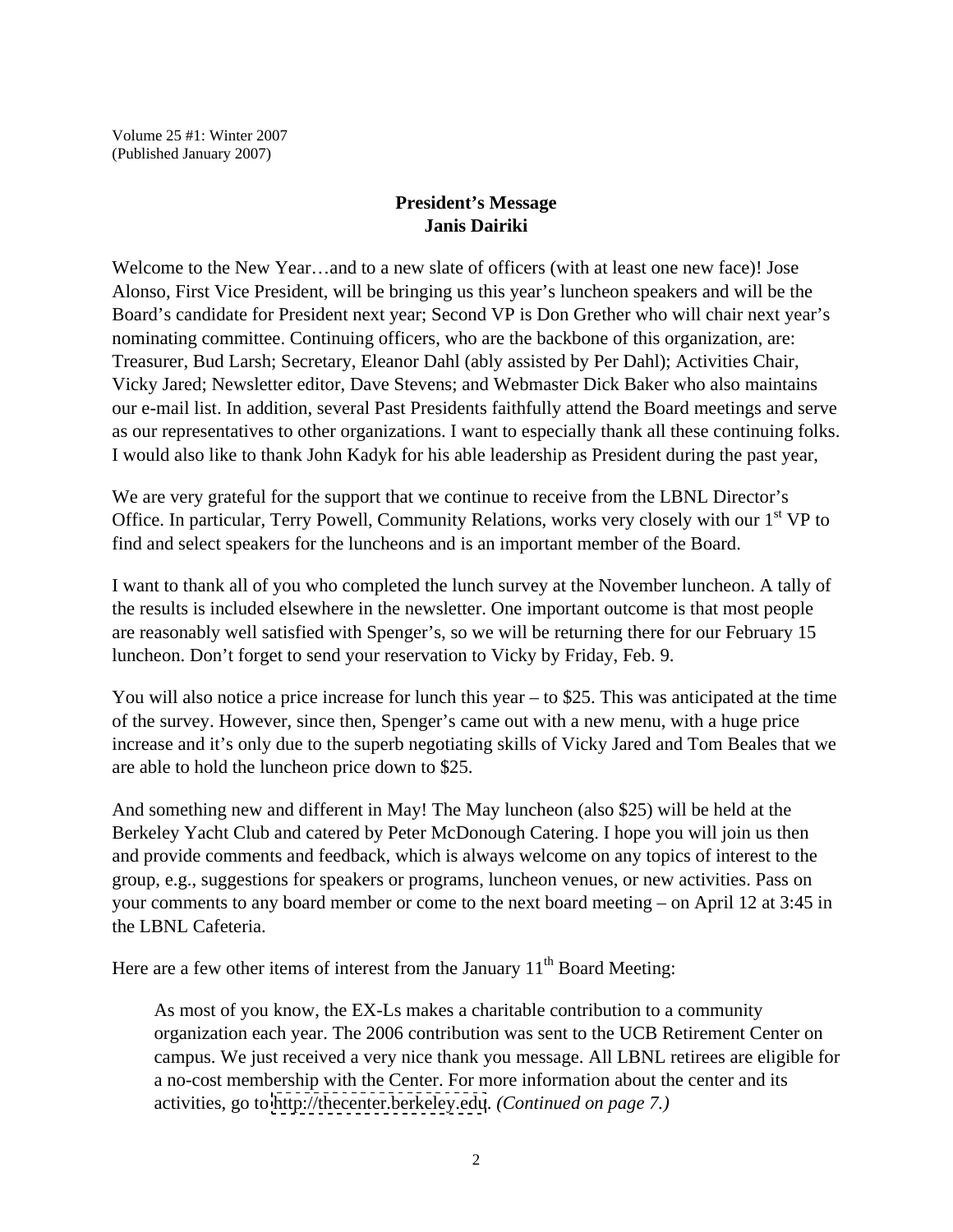

**2007 Winter Lunch**

**Date: Thursday, February 15, 2007**

**Where: Spenger's Fresh Fish Grotto 1919 Fourth St. Berkeley**

**Time: No-host Bar: 11:30 AM Lunch Served: 12:00 Noon**

**Speaker: Rick Morrow, CalTrans, Construction Manager, New Main Span**

**Subject: Construction of the new East span of the Bay Bridge**

**Menu: Bay Shrimp Louie Salad/1000 island dressing (with cup of chowder) Petrale Sole (with dinner salad) London Broil (with dinner salad)**

Cost: \$25 per person (PREPAID) ← Note the increase in price

**Reservations: Please make checks payable to EX-Ls. Send to Vicky Jared 4849 John Muir Road Martinez, CA 94553**

**Spenger's management policy makes it absolutely imperative that they receive reservations by February 12, 2007**

**(Reservation slip on last page)**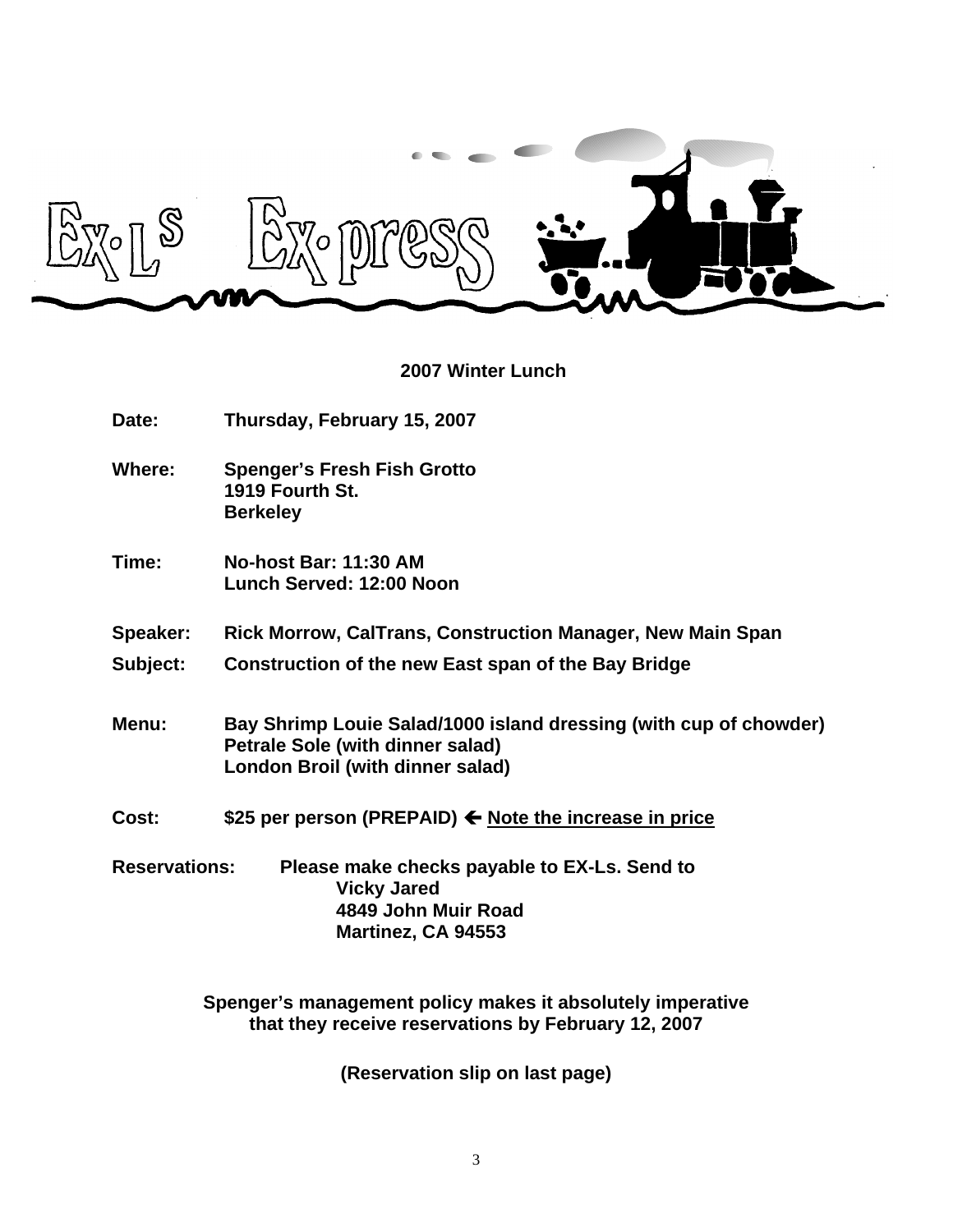#### **From our November Lunch**

*Reported by Janis Dairiki*. Our speaker was Professor David Sunding, UC Berkeley Department of Agricultural and Resource Economics, College of Natural Resources, and Co-Director of the UC Berkeley Water Center. His topic was *Growth, Environment and Efficiency: California's Water Future*.

The story of water usage in California is primarily the story of agricultural usage. In the year 2000, the total water usage in California was ~43 million acre-feet (one acre-foot is one foot of water over an area of one acre, or 320,000 gallons); 3/4 of that water (or ~34 million acre-feet (af)) was used in agriculture. Agricultural water usage is expected to remain quite constant or decrease slightly through 2030, partly due to market forces such as crop shifts and improvements in irrigation efficiency. This provides a good opportunity for the state as it opens up the potential for transfers and recharging of the groundwater basins.

A major challenge, however, is to accommodate an anticipated 14 million new residents by 2030 (for a total population of  $\sim 50$  million people). Furthermore, most of this growth will occur in the warm, dry inland areas away from the coast, resulting also in an increased demand for water for landscaping. Per capita urban water use  $(\sim 175 \text{ gallons/day})$  has only recently begun to fall in the coastal (urban) areas; inland use is about twice as high and is still rising, partly due to the need for landscaping irrigation. A further important factor is that water distribution depends on a water infrastructure system that has been essentially unchanged since 1968 when the population of the state was only ~15 million.

The current urban water usage is 3.6 million af/yr. The projected urban demand growth is highly variable depending on the extent of conservation and recycling, but if the current trend continues, it will go down to ~3 million af by 2030. There are other anticipated adjustments to the total water picture: increased environmental flows, reduced Colorado River water usage, and a reduced groundwater overdraft – with a net decrease of  $\sim 1$  million acre-feet. These could all result in a water picture that is quite different in a few years than it is right now.

The state recognizes that there are many options available for generating new supplies of water. A very important option is urban conservation (estimated cost ~\$220-\$530/af) that could yield an additional 1-2 million af/yr. One simple way of aiding conservation would be the use of water meters throughout the state; much of the central valley currently does not have them. Urban recycling is another very promising option. Recycled water can be used for landscape irrigation and industrial applications and other non-potable systems. Currently, only about 3% of urban water is recycled. The cost is relatively modest, ranging from \$300 to \$1,300/af and could yield  $\sim$ 1 million af/yr. Both of these options require no conveyance of the water – it is created exactly right where it is needed. So, these are very valuable solutions. Groundwater banking and surface storage can also play an important role (with an estimated yield of ~1 million af/yr each). Desalination is a much more costly option (\$800-\$2,000/af) with an estimated yield of  $= 0.5$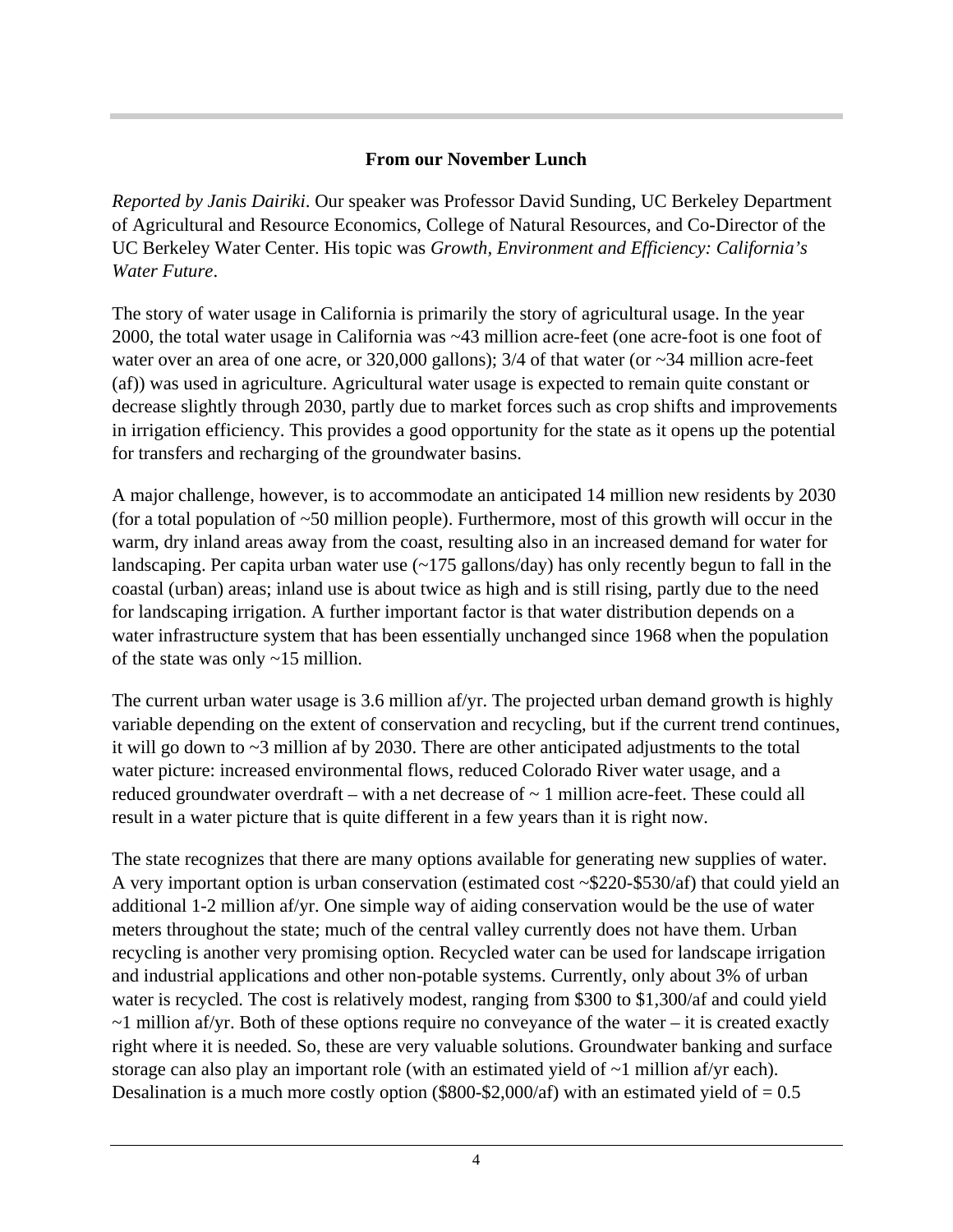million af/yr. It is certainly possible but should probably be thought of as an option to be kept in our back pocket.

It is interesting that agricultural use of water has hovered in the range of 3.5-3.6 acre-ft/acre since the 1960s, except for a slight dip due to drought around 1990. Productivity has increased greatly during this time, but water usage does not reflect this. Agricultural efficiency is not well understood from a policy perspective. The usual view is that farm efficiency improvements do not achieve much since they reduce return flows, which are usable. However, efficiency investments can increase yields, thus doing more than just reducing return flows. There is a need for more research on this topic.

Water transfers are an important part of reconciling supply-demand imbalances. California now has a robust water market that operates every day with a wide variety of deals: permanent vs. temporary and firm vs. interruptible. There is great interest in agriculture to sell or trade water. Farmers are much more interested than they used to be in selling their water and making deals; this provides them with a great tool for risk management. This is a big change from 15 years ago when there was a huge resistance in agriculture to making any deals.

Infrastructure improvements may be more important than new storage. There are huge disparities in regional water productivity, even within agriculture. There are north-south and east-west transfer differences since all transfers have to go through the delta system; there are not enough paths for east-west transfer. Currently, there is almost a total lack of private investment in water infrastructure. One would like to see private investment in this area; the energy field (e.g., natural gas transfer) could provide a model for this.

Groundwater banking can enhance the supply at a reasonable cost. The historical overdraft for the past ~150 years has created lots of storage space. One major problem with groundwater storage, however, unlike surface reservoirs, is that it is not very flexible and it can be hard to move the water around. But it does not have the environmental consequences or the capital investment of surface storage.

Curbing urban outdoor use may be the way to go. Outdoor water use in rapidly growing inland regions often exceeds 50% of the total and residential irrigation efficiencies are very low. Urban utilities are exploring the use of "smart" web-based controllers; field trials have shown a savings of 15-25%. We also need better data on weather and the water needs of landscape plants.

Improvements in information and modeling can aid more aggressive water management. Currently, there is a lack of integration among system models. Each agency has a limited perspective, looking out only for its own interests. That doesn't work from an environmental or demand view. UCB is currently working in partnership with Microsoft to improve the situation and help integrate the models and systems.

Professor Sunding's bottom line was that the future California water supply is not in a crisis. There is much room for more efficient water management, however. Some increase in storage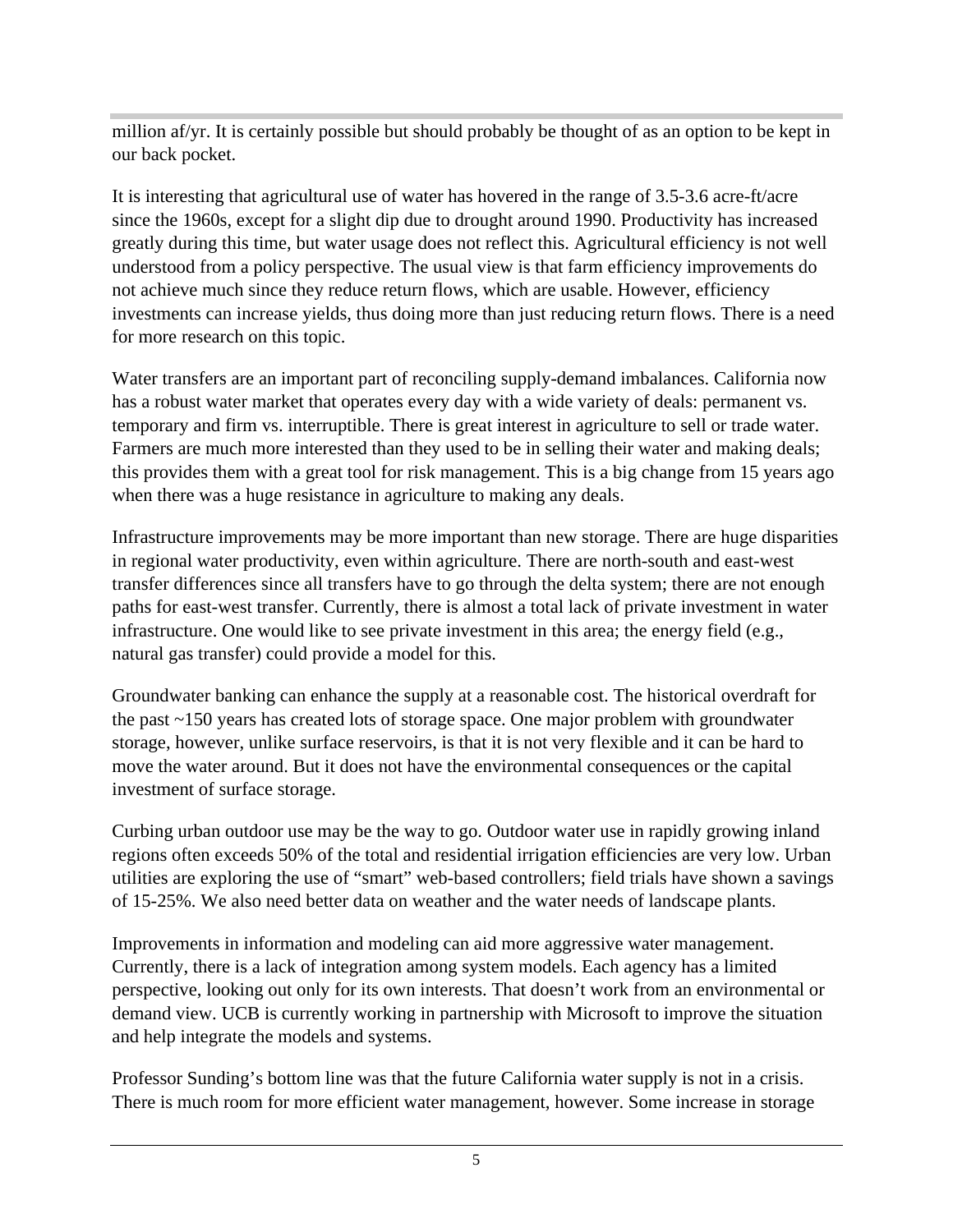may be needed, particularly in the face of climate change. The state should aggressively push urban recycling and conservation and keep desalination as a supply of last resort. Investments in conveyance infrastructure would also have high returns.

Professor Sunding then talked about the Berkeley Water Center, which was created last year. Its mission is to study the most challenging problems facing water resource managers, and to develop  $21<sup>st</sup>$  century tools to solve them. The Center is a joint venture of the College of Engineering, the College of Natural Resources and LBNL (Earth Sciences and NERSC); more than 100 Berkeley faculty and LBNL researchers are involved in its activities. Currently the Center has three research thrust areas: digital watersheds (computer modeling), Cal 2030 (developing a state-wide hydrology model), and clean water and sanitation (funded by the Gates and Google Foundations). In its first year the Center raised \$6.7M from foundations, industrial support, government grants, and UC and LBNL seed funding.

There were some good questions for the speaker. One had to do with climate change and the possibility of less snow in the mountains. If that happens and we get more of our precipitation in the form of rain, he pointed out that it could mean that we will need more surface reservoirs to store water and to prevent flooding. It was also mentioned that rice farmers now flood their stubble fields instead of burning them and, although that creates a demand for water, it also provides a habitat for birds and ducks. Lastly, Professor Sunding commented on the problems of educating and working productively with state legislators, especially given the term limits.

#### *Luncheon Attendees:*

Gene & Myrna Binnall Winnie Heppler Don Prestella Geores & Katie Buttner John & Ann Kadyk Jim & Pat Shand Winifred Cornies & guest 500 Units Cornies Apple Smits Robbie Smits Janice & Ned Dairiki Warren & Averil Faust

John Ainsworth **Solution Abex Marjorie Bob Mortiboy Bob Mortiboy** Bob Avery Glicksman Barrie Pardoe Dick Baker **Don Grether Don Grether Fred Perry** Winnie Baker **South State State State State State State State State State State State State State State State State State State State State State State State State State State State State State State State State State Stat** Tom Beales **Terry Powell & guest** Terry Powell & guest Bill Benson **Branch Branch Branch Branch Branch Branch Branch Branch Branch Branch Branch Branch Branch Branch Branch Branch Branch Branch Branch Branch Branch Branch Branch Branch Branch Branch Branch Branch Branch Branch** Bob & Elizabeth Birge Igor Blake **International Road Communist Road Communist Stephanie Roth** Kay Bristol Vicky Jared Dick Burleigh **Samuel School School School School** School School School School School School School School School School School School School School School School School School School School School School School School Sch Gary Schleimer Robert & Barbara Dave & Sally Stevens Per & Eleanor Dahl Kaufmann Hugh & June Stoddart Sybil Donn Sybil Donn Subara Lax Clyde Taylor Doug Drummond Branko Leskovar Dick Wolgast Andy DuBois Ken Lou Speaker David SundingEd & Pauline Fleischer Nancy & Vic Montoya Abe & Marjorie Don Grether Fred Perry Jim Haley Ingeborg Henle Terry Powell & guest Paul & Nancy Henrickson Martin Jara Winnie Heppler Egon Hoyer Ellie & Gwen Ralph Roger & Lois Hughes Stephanie Roth Nylan Jeung John & Ann Kadyk Joe Katz Al Kleven Suzanne Stroh John & Barbara Lax Branko Leskovar Ken Mirk Nancy & Vic Montoya

Jose Alonso Lee Glasgow **Lee Glasgow** John Moreau Glicksman Barrie Pardoe John Moreau Bob Mortiboy Barrie Pardoe Fred Perry William Pope Martin Jara Don Prestella Ellie & Gwen Ralph Stephanie Roth Ronald Scanlan Clay Sealy Jim & Pat Shand Robbie Smits Suzanne Stroh Clyde Taylor Dick Wolgast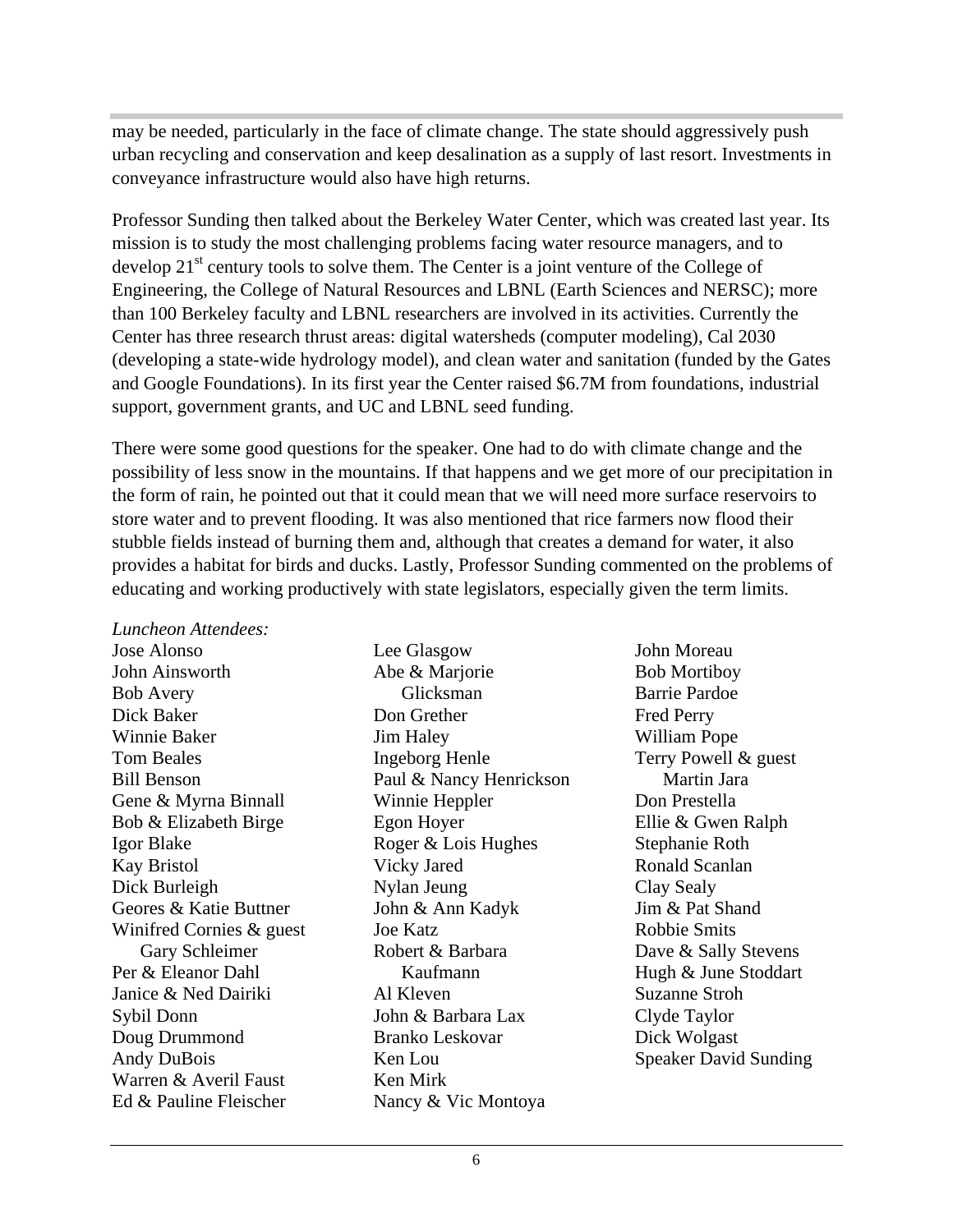#### **President's Message (continued from Page 2)**

A committee chaired by Jose Alonso is reviewing the EX-Ls By-Laws this year.

The EX-Ls have been asked to participate in the Lab's 3<sup>rd</sup> Annual Wellness Fair in June. Stay tuned for more information and a call for volunteers.

One of my goals for this year is to improve the visibility of the EX-Ls in the Laboratory. The Wellness Fair mentioned above is one such opportunity. Encouraging your fellow retirees who are not yet members to join us would also be great. You can refer them to the EX-Ls brochure, now available for downloading on the web site [\(www.lbl.gov/ex-l](http://www.lbl.gov/ex-l-) <express/index.html>), thanks to Dick Baker. Your ideas and suggestions for other "visibility enhancing" activities would be greatly appreciated.

Jose has invited Rick Morrow, CalTrans Construction Manager for the New Main Span of the Bay Bridge, to speak to us at our February luncheon on "Construction of the New East Span of the Bay Bridge." I'm looking forward to seeing all of you there.

# **Editor's Note**

Your attention is directed to the report of the Luncheon Committee elsewhere in this newsletter. Also, please note the change in menu for February: London broil instead of flatiron steak. As always, articles or ideas for articles are welcome; the deadline for each issue is ten days after the preceding Board meeting (a full year's schedule is listed on the back cover). You can contact me at david\_stevens@comcast.net, at 1107 Amador Ave, Berkeley 94707, or 510-524-2904. // dfs

#### **Report from the Joint CUCRA/CUCEA Meeting October 26, 2006, UC Berkeley Faculty Club Janis Dairiki**

Bob Fulton (one of the EX-Ls representatives to CUCRA (Council of University of California Retirees Association; our other representative is Tom Beales)) invited me to attend the joint meeting held in Berkeley. So, these are comments from a neophyte attendee. For further details, you'll have to talk to Bob.

CUCRA was established to obtain, enhance, and disseminate appropriate and meaningful information among its constituents; to encourage each campus to organize and maintain active retirees' organizations; to be an advocate for all retirees of the University; to foster further study of benefits and privileges of staff retirement; and to maintain mutually supportive relations between the University and its retirees. In particular, CUCRA and its sister organization CUCEA (Council of UC Emeriti Associations) are the primary vehicles for communication between UC retirees at all campus locations and the UC Office of the President. In the spring the two groups meet separately, and each fall they hold a joint meeting.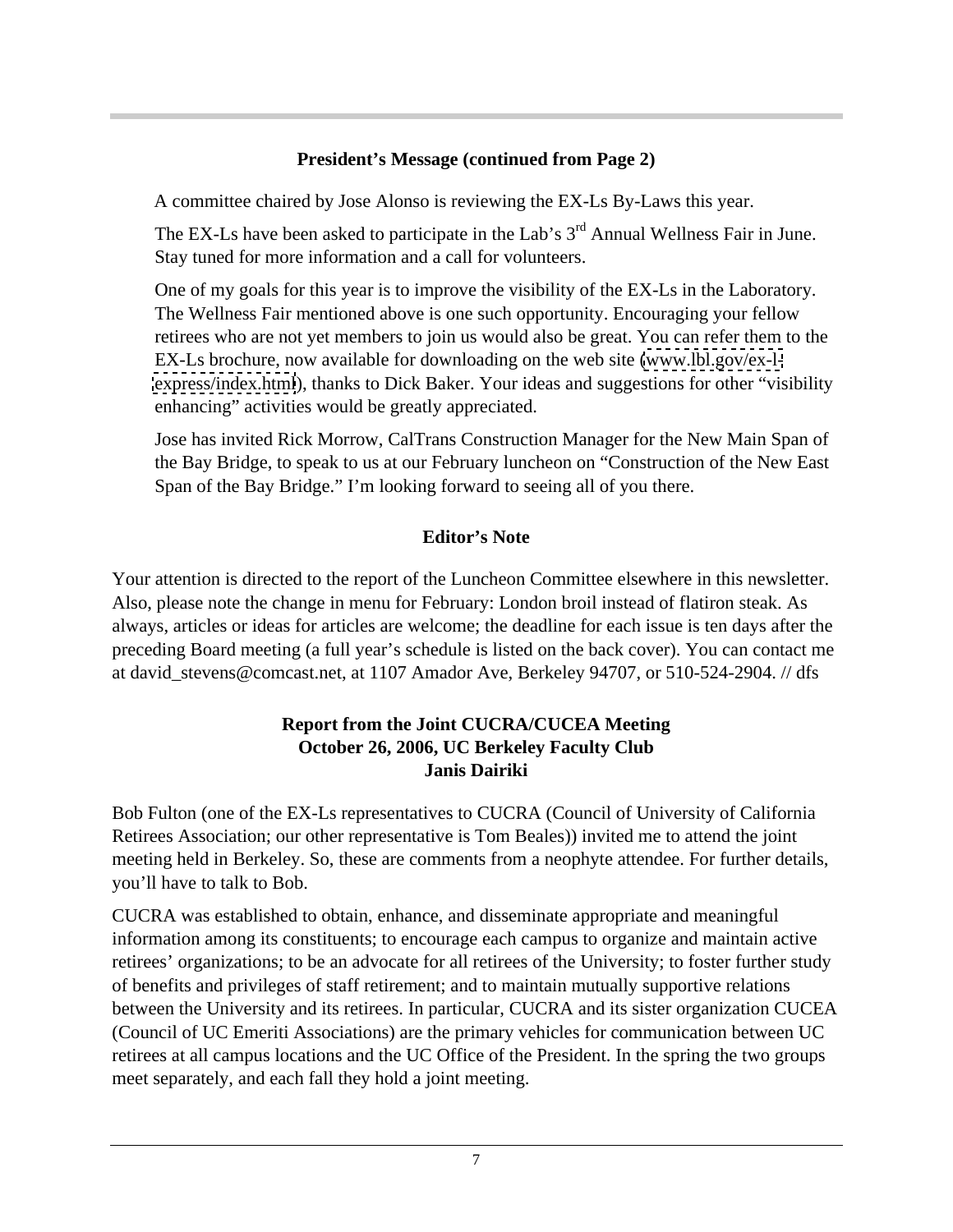Topics of interest at the October meeting included the announcement that the "free ride" on retirement contributions for current employees will need to end in order to ensure the health of the retirement fund. CUCRA and CUCEA subsequently wrote a letter in support of reinstating UCRP contributions (see January 2007 New Dimensions). Healthcare costs are continuing to increase and before the next open enrollment period in November 2007, the University will be going out to bid on all plans for 2008. Guiding principles in this process will be to continue to provide affordable, accessible, quality healthcare for all employees and retirees and to maintain choices. Complicating this whole issue is the new federal mandate that the University (as well as other public entities including the state) must now manage its healthcare liability (\$8B currently) going forward (as opposed to funding healthcare out of current-year dollars).

The new editor of New Dimensions, Ann Wolf, was introduced at the afternoon CUCRA meeting. She is making some changes in the publication to make it more relevant to retirees. She has added the new Benefits Q&A section and a column on UC Research of Interest, as well as opportunities for retirees to write in about a particular topic. For the next issue, the topic will be "What is the biggest/most difficult issue you face as a retiree?" You can send in your comments to NewDimensions-L@ucop.edu.

It was announced that there is still space on two upcoming UC Retirees Association trips – to Eastern Canada in June 2007 and to the Greek Isles in September 2007. For more information, call 877-584-7302.

The EX-Ls may jointly sponsor the fall 2007 meeting, which will again be held at the UCB Faculty Club. The state of the state of the state of the state of the state of the state of the state of the state of the state of the state of the state of the state of the state of the state of the state of the state of

#### **Planning for the last third of your life**

#### *Adapted from an article in the Washington Post by Jennifer Huget, Dec 5, 2006*

A study by Cornell University found that more than half (57%) of retirees wished they had done better planning for the non-financial aspects of their retirement. While it's a little late for *pre*retirement planning for most of us, it's not too late to implement some of the suggestions of the retirement coaches. (You probably didn't know there was such a profession as *retirement coaching*. But we have self-help books and gurus for all other aspects of our lives, so why not for the last third as well?) And perhaps you know someone who is contemplating retirement…if so, you might send them a copy of this note.

#### *What's your line?*

What are you going to say when people ask you -- as they inevitably will -- what you do for a living? You can't call yourself a welder or an astronaut or a barista anymore. It's important to pin your answer down, the experts say, because it is tightly bound to your sense of identity and social status. Once you've figured out what to say ("I'm a full-time granddad!" or "I dabble in watercolors"), practice saying it out loud. Really.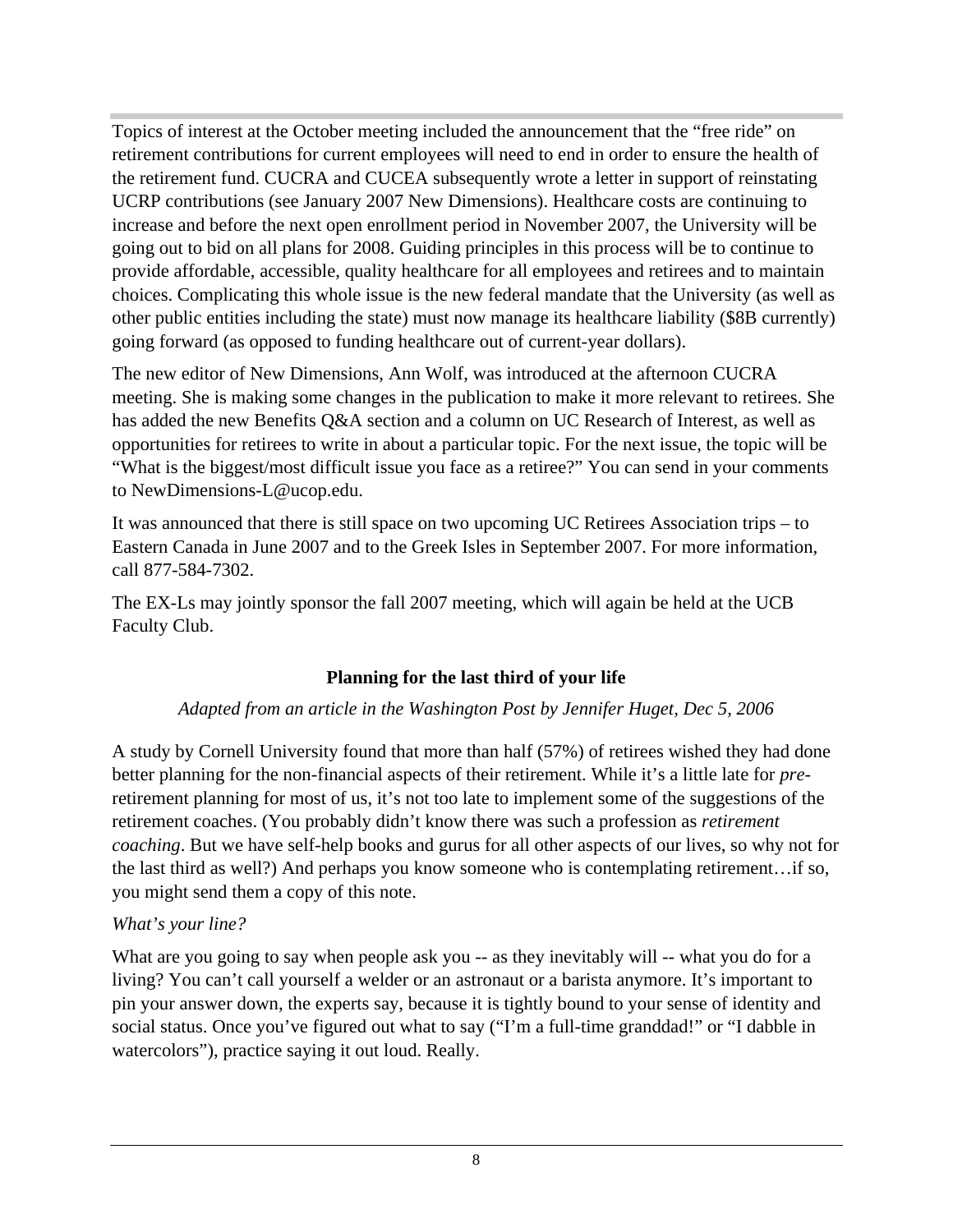#### *Establish your style*

Nancy Schlossberg, author of *Retire Smart*, *Retire Happy: Finding Your True Path in Life,* identified six retirement styles that are tied to personality types. Are you a Continuer (wanting to do more of what you've been doing, but in a different context), an Adventurer (looking to do something new), a Searcher (taking advantage of this opportunity to finally find your niche), an Easy Glider (content to go with the flow), an Involved Spectator (still in the game but happy not to be a key player), a Retreater (ready to just give up (not a propitious choice)), or some combination thereof? Thinking this through opens your eyes to the many possibilities before you, says Schlossberg.

#### *Develop a Passion*

Michael Burnham, chief executive of the Memphis-based retirement counseling firm My Next Phase [\(http://www.mynextphase.com](http://www.mynextphase.com)), notes that for many retirees, playing golf gets old fast. "You need to find some reason for moving forward, a reason to get up in the morning," he suggests. And once you decide what that passion is— whether it's writing the Great American Novel, building a Lego replica of Graceland or mentoring a teenager— test-drive it before burning all your other bridges. Burnham offers the cautionary tale of a man who set his sights on becoming a writer but who waited until he was retired to put pen to paper. Turned out he didn't much enjoy writing after all. Whoops.

#### *Sit down with your spouse*

Before retirement, "most of your together time has been weekend time and vacation time," Burnham says. Now things will be different: "You're going to end up spending a lot more time together, so you need new rules and roles around the house." [As my wife puts it, "I married you for better or for worse, but not for lunch." ed] Establishing boundaries is key so you don't end up getting on each other's nerves. Burnham suggests sitting down together and writing new job descriptions -- including what's *not* your job -- and spelling out other details, such as who gets the computer and whose music gets played when.

#### *Connect*

Lots of retirees find themselves suddenly lonely, says Cynthia Barnett, creator of a retirement coaching program called *Re-fire, Don't Retire: Seven Secrets of Highly Successful Retirees* [\(http://www.refiredontretire.com](http://www.refiredontretire.com)). "If you go back [to your former workplace] to visit, you find you're not talking the same language anymore." [Sort of like going back to your old junior high after you've been away to college.] The best way to find new playmates, she says, is through exploring things you love to do, whether it's by joining a gardening club or starting an acting troupe.

#### *Seek to serve*

Barnett notes that retirement "is time for service to others. The happiest people in the second half of life are those who have found fulfillment and meaning in their activities. It's not all about them; they give back to society." Think of these as your "legacy years" and ask, "What kind of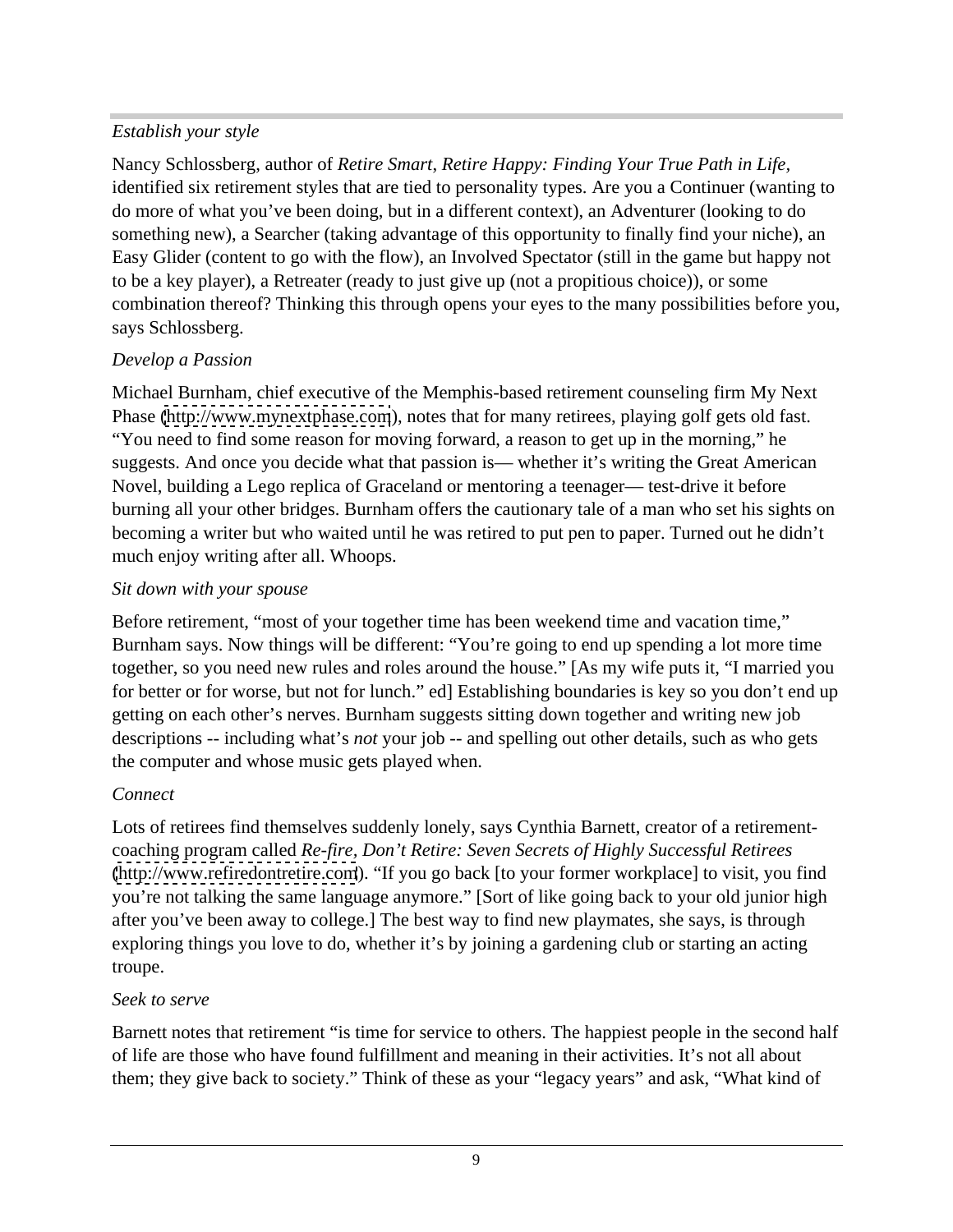legacy do I really want to leave?" Going on cruises sounds like fun, Barnett notes, but "doing things just to keep busy is not meaningful."

#### *Be patient*

Schlossberg points out that retirement is one of life's biggest transitions. You can't expect to adjust overnight. Burnham agrees, adding that you should allow yourself time to mourn the job - and the attendant status -- you've left behind. "It's going to take time to restructure your life," Schlossberg says. "See it as part of your evolving career -- it's a career change." Another possibility is to ease into retirement, gradually reducing your working hours as you develop other interests—it's generally less of a shock to the system to wade gradually into the pool instead of belly-flopping.

#### *Get started -- Now*

Barnett, who parlayed her experience as an educator into her retirement career as a coach, says she started planning her retirement a decade before it happened. "Way before you leave [your job], really look at the kind of life you want to live. How healthy do you want to be? Ten years out, start working on your health so you'll have energy and a strong immune system" when you retire. "Get in touch with whatever spiritual life you want to have. Get to know yourself, who you are, as distinct from what you do." It's potentially a long, involved process, so Barnett advises: Give yourself time; and the best way to do that is to start now.

#### **Trip Reports Russia Dave Stevens**

Sally and I have recently returned from a trip to Russia, sponsored by Elderhostel, that included among the sightseeing excursions nearly a dozen lectures. I was, quite frankly, not looking forward to the lectures; as a college student I developed quite a talent for sleeping through any lecture that didn't involve mathematics in some form or other (that's not to say I didn't sleep through some of those, too), and I fully expected to exercise that talent on this trip. Much to my surprise, the lectures were interesting, informative, and, on occasion, entertaining, and I got very little sleep. I believe they gave me a start at understanding a little bit about why Russia is the way it is. So: The first of these notes is based on the lectures, and thus a bit more historical and philosophical than might be expected; the second is based on our impressions as tourists in western Russia.

#### **I: Ringing the Changes**

The lectures were presented in four different cities, and I have no reason to believe that the lecturers made any attempt to coordinate their presentations, but there were several themes that were touched upon more than once. Among them were (a) the turbulence of the last 300 years; in particular (b) the difficulties of moving from the paternalism of the Soviet regime (Big Brother may have a heavy hand, but if he doesn't send you to Siberia he will take care of you for life) to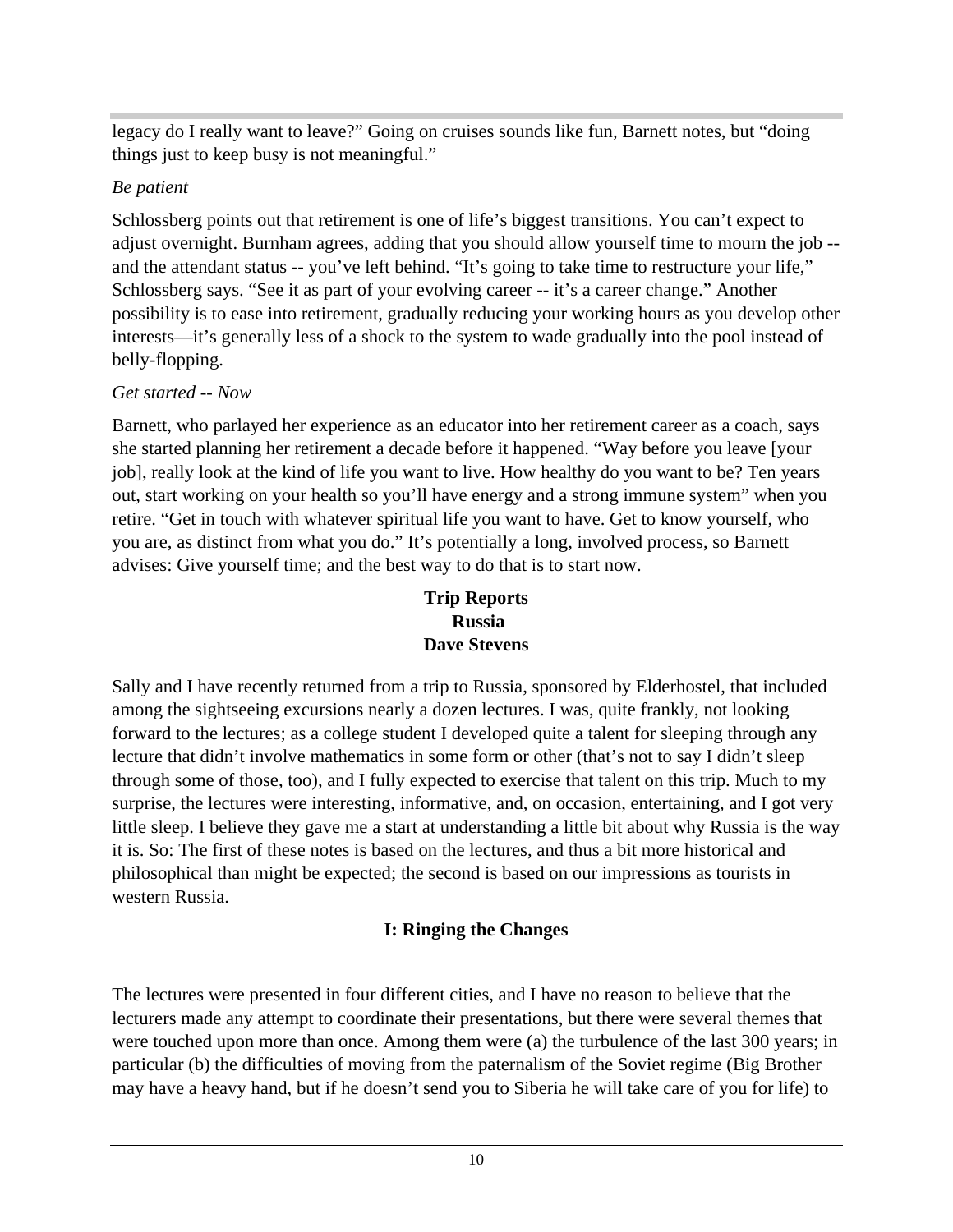the opportunities (for both success and failure) of a free economy; (c) the vast diversity of the land and people that constitute "Russia"; which contributes to (d) a lack of a national identity; (e) the (historic) lack of a strong middle class; (f) corruption; and (g) a few elements of Russian culture, especially Pushkin. What follows is my (possibly misguided) abstraction from several of these lectures.

300 years ago, Russia was essentially nonexistent as far as Europe was concerned. The capital was Moscow, Sweden owned the Baltic coast, and the Ottoman empire still owned the Crimea. So while the United States was steadily developing from a nearly self-governing set of colonies into a representative democracy, Russia was creating and recreating itself in several vastly different forms out of whole cloth. From a land-locked, provincial tsardom, Russia expanded into an autocratic empire (whose capital was St. Petersburg) with ocean access through both the Baltic and the Black Sea and many commercial and artistic contacts with western Europe, by wresting territories from nations as civilized (or more so) than they. Many decades of aristocratic excess led to several revolutions, the last of which resulted in an unstable proletarian state that was succeeded by a vast socialist confederation that survived years of internal "cleansing" and a devastating war, but eventually fractured. The core of that confederation is now trying to recreate itself yet again, this time as a democracy. They are hampered in this by a near complete lack of democratic tradition and the absence of a middle class. (Several lecturers argued that a strong middle class is essential for effective democracy. None of them defined what they meant by "middle class", but it seems to arise when people are to some extent their own masters and become responsible for their own education and their own future.) Corruption is rampant; not particularly worse than under the Soviets, but with different beneficiaries. (Tolstoy was right: "There are more good people than bad, but the bad people are better organized.")

There are people alive in Russia today who lived under the tsars. Until 15 years ago, there was no need for citizens to worry about their retirement years and, indeed, no way for them to lay up much in the way of retirement resources…but now they are responsible for their own welfare, and many seniors are understandably bitter. Communist sentiment remains strong in some rural areas, and there are even some misty murmurings about the "old" (read "tsarist") Russia. The break-up of the Soviet Union created a number of awkwardnesses that still need to be dealt with: historic Russian sites now located in other countries (one of the towns we visited, Pechory, was one of these, being in a part of the Soviet Union that was ceded to Lithuania some years ago; it is now back in Russia); there are essential pipelines in Belorussia and the Ukraine; half of the Soviet breadbasket is now in non-Russian states; and Russia's major naval base, in Sevastopol, is now in the Ukraine (thanks to a gesture by Khrushchev, who gave them the Crimean peninsula). Breaking up is hard to do.

Russia is both ancient and young (the Russian Federation is only  $\Box$  15 years old.) The people have no previous experience with democracy, and effective democratic rule is hampered by the size (ten time zones not counting Kaliningrad). Development across the country is asynchronous: metropolises (i.e., with population greater than a million) are post-industrial, cities are industrial,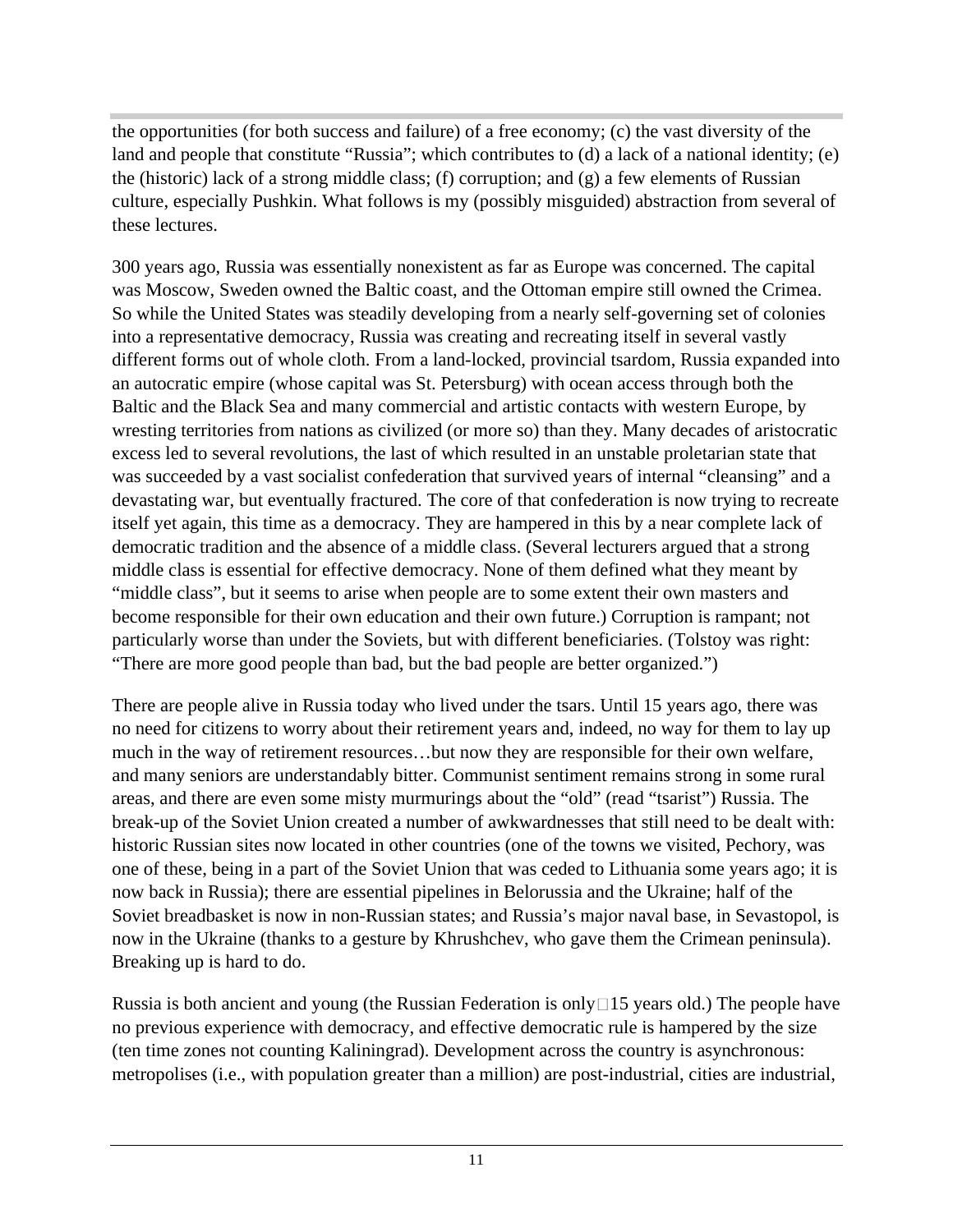and the villages and rural areas are still pre-industrial. It has double the area of the US, with half the population (which is declining).

Even with the loss of "the former Soviet states" Russia remains by far the largest country in the world, occupying one-seventh of the world's landmass. The contiguous portion of Russia extends through ten time zones; Kaliningrad, Russia's only year-round ice-free port, which is separated from the main mass of Russia by a swath of Lithuania, adds an eleventh. Among the lingering results of the Soviet era is the displacement of many millions of people – in both directions (Russians remaining in former Soviet states and non-Russians remaining in Russia); There are 10M illegal immigrants in Russia (we saw a few tens of them populating the curbside hiring halls in one town with several manufacturies of building materials): fertile ground for friction. There is a huge ethnic diversity in Russia; ethnic Russians (i.e., those with roots in European Russia) are the majority, but there are many millions of Russian citizens who are not *ethnic* Russians. On the order of 100 languages are spoken in Russia, and a third of the administrative regions are ethnic autonomies, with a great deal of ethnic pride. There is as yet little national sense of identity (what it means to be "Russian"); most people have spent most of their lives as part of huge confederations, and the only unifying force today is television, which purveys "only trash and propaganda". (In fact, the Soviets discouraged conventional *national* patriotism in favor of what was called *state nationalism*, i.e., loyalty to the Party rather than to any nation.) It may also be that Moscow nationalism and St. Petersburg nationalism are not always in concert: "Russia is a country with two hearts: Moscow and St. Petersburg", and the tension between them has not always been constructive.

Russia is the second coldest country in the world (only Mongolia is colder), yet is subtropical near the Black Sea. Soil in Moscow freezes down to 5 feet; US walls need to be 1.5 bricks thick (to provide minimal insulation); in Moscow, 3.5 bricks are necessary. Moscow can have frost as late as June, as early as September. "Central heating" in Russia doesn't mean a single furnace in a house; it means a central steam plant in the city, with the steam being piped to individual buildings. Russia has about one-third each of the world's known gas and oil reserves, but only about half is usable as found. Even so, Russia is now surviving on oil and gas. Russia also has the second largest gold-production in the world (much of which is finding its way into restoration projects). Most men don't live long enough to collect a pension (life expectancy for men in Russia is 59; for women it's 72). The problem of declining population is not being dealt with at all; to a large extent, it is not even acknowledged.

The unqualified word "culture" in Russian tends to mean primarily what we would call "high culture", i.e., literature, art, music, religion, and architecture, especially literature, and secondarily what we might call "traditional culture": rituals, songs, beliefs, dances. Other aspects of general culture are specified separately, as, for example, *urban culture*, *youth culture*. Literature has historically been the medium through which philosophical, political, and economic ideas have been explored in Russia. Several archetypes occur throughout Russian literature, especially the *holy fool*, the *slave of God*, the *sufferer*, the *prophet*. The holy fool is often typified as lazy: The third son of the fairy tale is the lazy one, but it's he who stumbles upon good fortune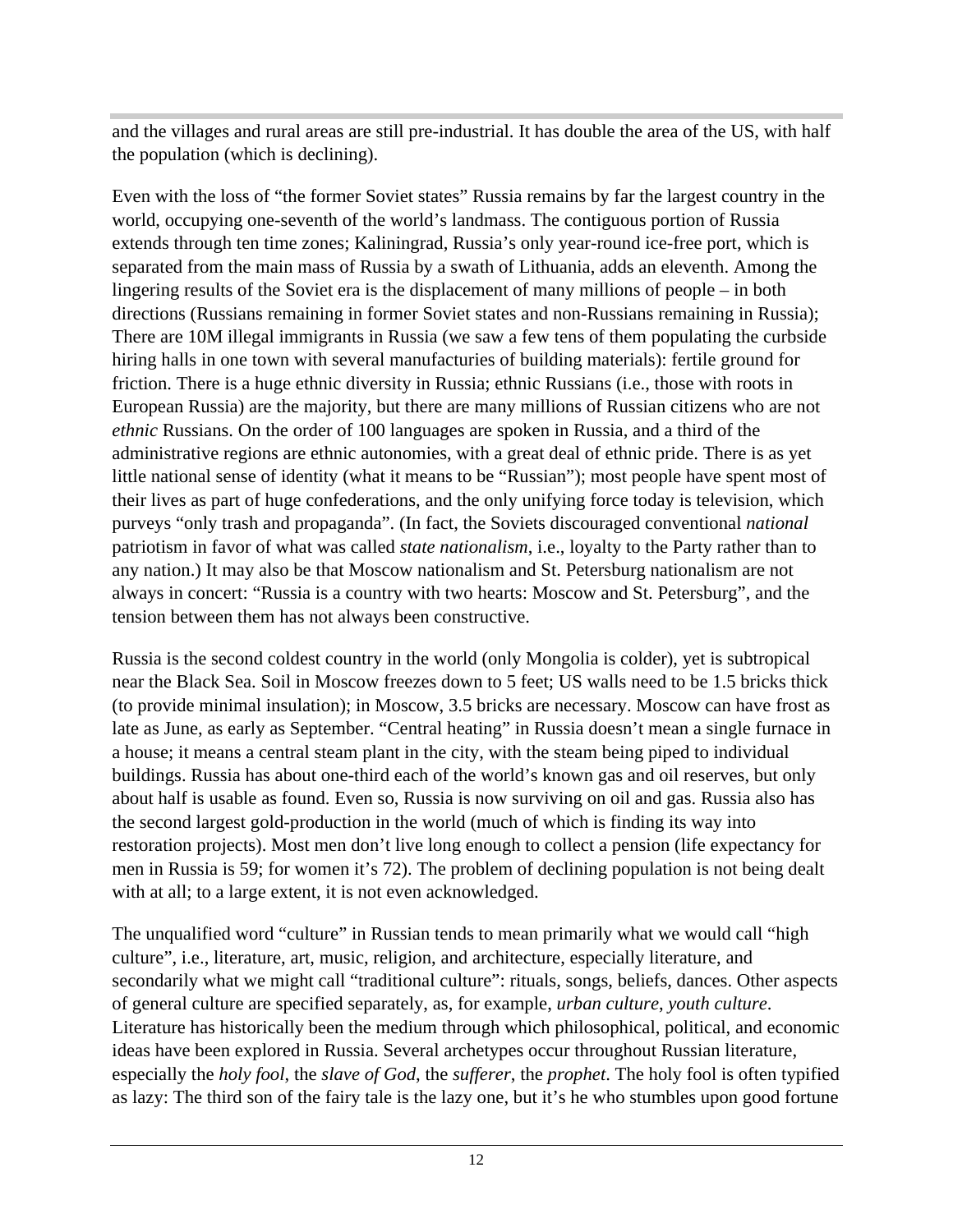and wins the princess. Non-fools are ready to employ violence; the fool has a pure heart; laziness is a metaphor for purity. Real wisdom is often hidden behind a mask of insanity. The Orthodox view is that man is God's slave and Christian slavery is ideal freedom. Russian humor is dark; there is no tradition of smiling; there was no chivalry in the Middle Ages. There is also no tradition of mutual trust, and what little there was was suppressed under Communism. Smiling is personal in Russia, and there is a great difference between Russian official/formal interchange and that within the family circle. (With respect to the lack of smiles, several lecturers mentioned that Russian life is hard; one, however, said that because of the prevalence of soft consonants, "Russian is a gracious language; people don't need to smile [so much] because the language smiles for them.") Suffering is a great theme in Russian literature; the Christ of Russia is the suffering Christ. One must pass through suffering to redemption. It's not masochistic, though; Russians don't love suffering, but they respect it.

Pushkin is particularly revered in Russia (at least the parts we visited); there are statues and memorials to him and his works everywhere. (More generally, there are as many monuments to cultural heroes (men of letters and the other arts) as to military and political personalities.)

There are uniting influences and divisive influences between the US and Russia, and at any moment it can be hard to tell which set is in the ascendant. Cornerstones for future success (at avoiding conflict between the two) are continuing gradual mutual downscaling of nuclear armaments, non-proliferation, and opposition to terrorism. The two are working together on non proliferation, but not very successfully [North Korea's test shortly after the completion of the trip was confirmation of that opinion], and they need to get *all* the nuclear powers involved in arms reductions. The smaller nations feel insecure; US actions in Iraq and more general international intervention in Jugoslavia have demonstrated that sovreignity is no guarantee of noninterference, so they may seek nuclear capability as a means of keeping the big boys away. There is cooperative rhetoric on the problems of terrorism, but there are definition problems; what differentiates *terrorists* from, say, from *freedom fighters* or *national liberationists*? The continued existence of NATO is a thorn in Russia's side; it is perceived (probably with some justification) as anti-Russian. US policy towards the post-Soviet states (e.g., Ukraine, Georgia) is unclear, and how it impacts US policy towards Russia is even more unclear. The two countries lack economic ties: Neither is economically important to the other. If each had a stake in the economic success of the other, political cooperation would come more easily.

#### **II: Churches, icons, and brides**

It may be that Karl Marx wasn't so far off, after all. Russian Orthodox Christianity may well have provided the masses with an escape from the harsh realities of life under the tsars. It (Christianity) was originally imported into Little Russia (Ukraine) by Vladimir to provide theological support for a strong central government. (Perhaps he reasoned that one god supporting one tsar made for a consistent world view.) The story goes that he invited representatives of the three major monotheistic religions of the area to Kiev to explain their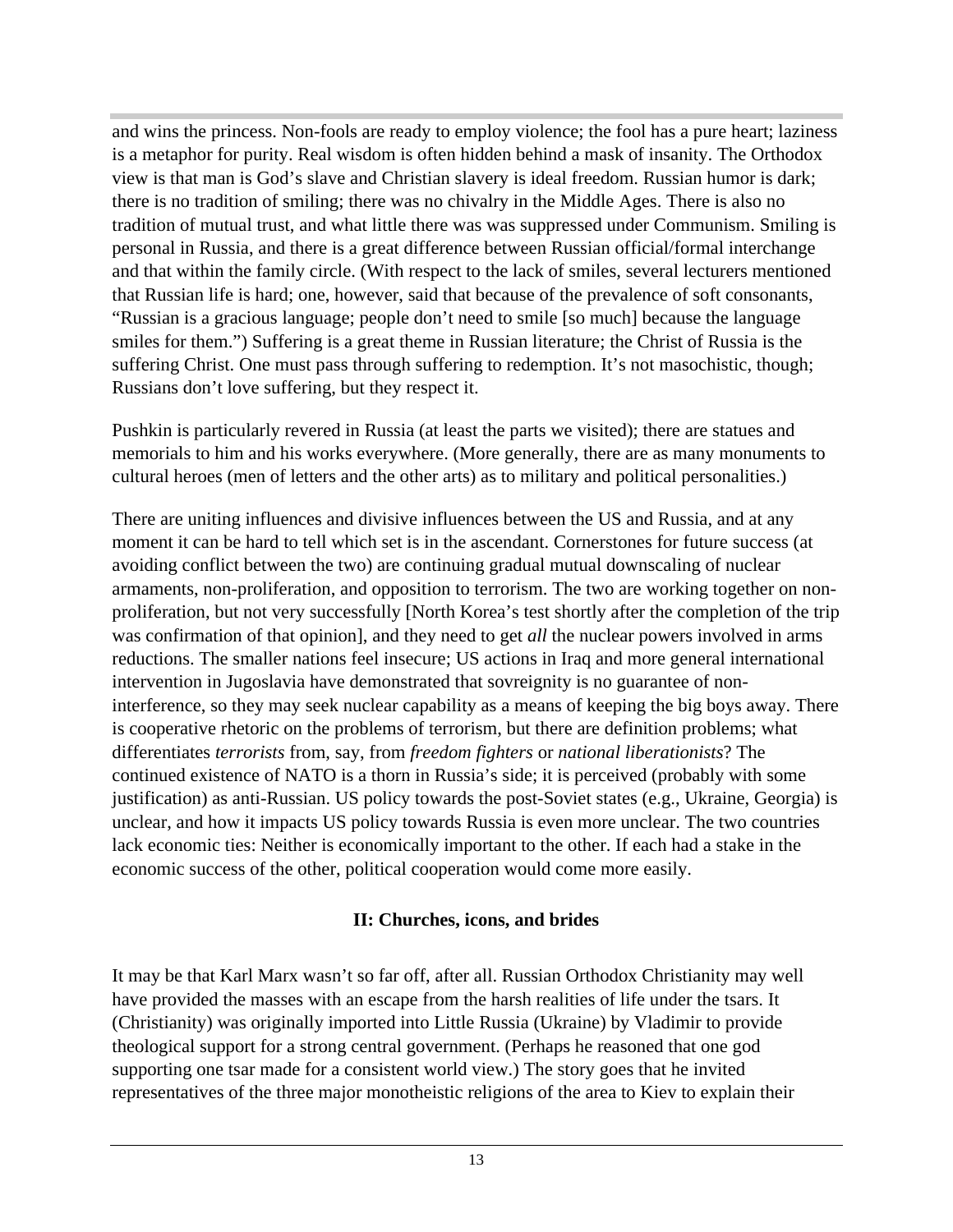beliefs and show him their gods. He decided against Judaism because of the diaspora (I guess he felt that a god that would allow that to happen to his chosen people was not a god that would support the emphasis on central government that he wanted), and against the Muslims because he knew the Russians wouldn't give up vodka. That left the Christians, who weren't anti-booze, and whose art was overwhelming. (The representatives he sent to Constantinople sent back a report that it couldn't have been built without the help of God.) If the locals resisted baptism, he enforced it by driving them into a river or lake and baptizing them willy-nilly. He reinforced his choice of religion by importing Byzantine art and style to impress the slavs, and Christian saints to replace their pagan gods.

Cathedrals in Russia tend in some ways to be less interesting externally than Russian major non cathedral churches, and they are very different from cathedrals in western Europe. Whereas non cathedrals occur in a wide range of styles, ranging from unpainted brick or stone (or wood, if old enough), through brightly-colored stucco with white trim, all the way to the fairyland fantasy of St. Basil's and the Church on the Spilled Blood, cathedrals are white, tall (the one attribute they share with the Gothic), square (or appearing so; certainly not obviously cruciform), massive and stolid (appearing firmly grounded with no visual sense of reaching towards heaven), and without tracery (no rose windows—stained glass is not permitted in Russian Orthodox churches; light is admitted through tall slit-like windows in the columns that support the domes), domed, often multiply, but without spires (except on old wooden churches; spires seem to belong to bell towers, which are adjuncts to or separate from the cathedral structure).

Wooden churches had polygonal cones; brick (and later materials) allowed the development of circular columns, with light-admitting vertical openings, to support the domes. Domes themselves evolved from the semi-spherical domes of Byzantium to helmet domes on tent shaped roofs to the now universal onion dome. (This last has persisted because it seems to be the best at resisting the snows and ices of the Russian winter.) And some churches feature rooflines with intricate scalloping, allegedly based upon the traditional women's headdresses:



Domes tend to be green (if dedicated to some aspect of Christ), blue with gold stars (Mary), or gold (some other person); they occur singly, or in threes (the trinity) or fives (Christ and the evangelists). Color—especially the juxtaposition of contrasting colors—is a much more striking aspect of Russian church architecture than we had expected. It is especially dramatic in several of the monastery complexes, notably in Sergeyev Possad and Pechory. (The colors are not so saturated as the Momoyama colors of Japan, but not far from it.)

The ornamentation of the interior is dominated by gold, especially in icon frames and iconostases and as gold leaf in the icons themselves (in some instances the complete icon except for the face is covered with gold and silver); walls and ceilings may be covered with frescoes or, less often, mosaics. Such fixtures of western churches as pews, choirs, and organs are entirely absent: All stand during Orthodox services (except the infirm, for whom a few seats are provided along the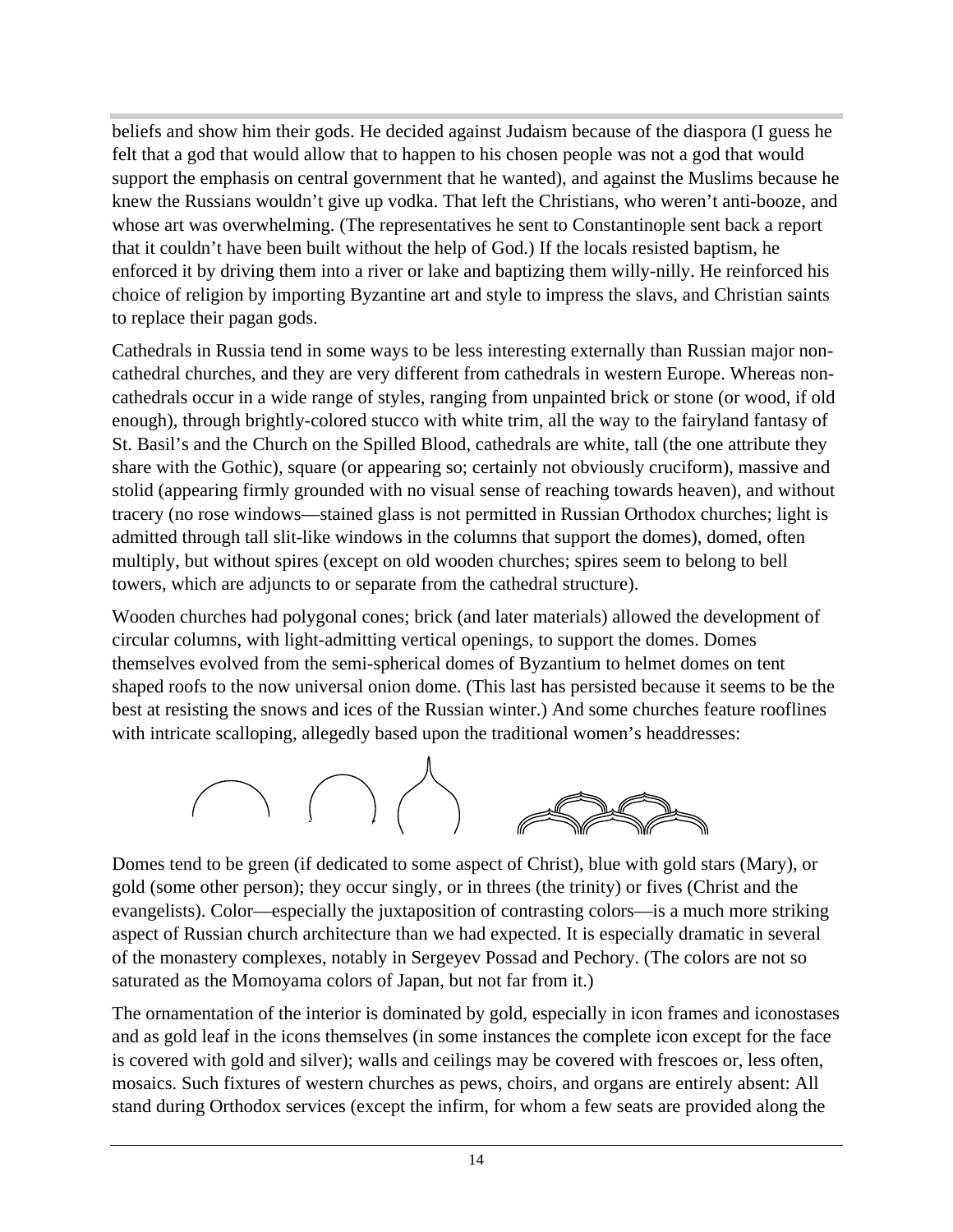periphery), and no musical instruments are used except the human voice, which is used quite expressively and beautifully.

The three bars on the Orthodox cross are for Christ's head, hands, and feet; the bottom one may be tilted; the tilt was variously described as signifying either the scales of judgement or the fate of the two thieves (one to heaven the other to hell (which, I suppose, is a specific instance of judgement)). There may be a crescent at the bottom of the cross; it has been explained as representing the earth, a bowl for Christ's blood, Mary's symbol as Queen of Heaven, or the domination of the Tartar Mongols. Novgorod churches often have blind niches holding Celtic crosses, reminders of the disciples of St. Columba, the Irish monk who was instrumental in bringing reading and writing back to the Europe after the plagues. (And perhaps St. Columba's influence explains why the text in paintings that show open bibles looks like the text in the Books of Kells and Durrow. And perhaps that perceived similarity is my own private delusion.)

The writing of icons (icons are not painted, they are *written*) is governed by conventions on subject matter and presentation that have evolved very slowly over the centuries. Early on, because the brand of Christianity adopted by the tsars was Byzantine, the faces followed the Byzantine traditions of curly hair, long noses, large eyes, small mouth (eyes being the window of the soul, mouth symbolizing fleshly desires), no body mass. Reverse perspective (stuff in front is smaller and less important) is used to keep the observer from entering into the frame of the picture: The world of the icon is holy ground and not for mortals. When in ecclesiastical settings, relatively few of the icons present are displayed individually; most are installed in the *iconostasis*, a sort of sacred wall that spans the sanctuary; it is pierced by an ornate "royal door", that would be used by the tsar should he deign to grace the church with his presence. Much of the layout of the iconostasis is rather strictly prescribed, within the limits of space. Most commonly, there are either three or five rows of icons, with the largest on the bottom, where the dedicatory saint occupies the second place to the (viewer's) right of the royal door. The rest of the bottom row is local option as it were, and may even include significant donors as well as holy figures. The four upper rows, in some order, are a row of old-testament prophets, a row of new-testament saints, a row of miracles, and a "festive" row, depicting those events in Christ's (and Mary's?) life that were eventually celebrated as feasts of the church. (Before the bolshevik revolution there were no secular holidays in Russia.) The center icon of each of these rows is larger than the rest, and faces straight out towards the congregation, and regardless of the row, it is generally some aspect of Christ or Mary; when the old- and new-testament rows are present (they seem to be the ones left out in a three-row iconostasis) the saints and prophets tend to be lined up in military fashion, with those on one side executing "eyes left" towards the central icon, and those on the other side executing "eyes right".

September is Russia's traditional wedding month, between the heat of summer and the chill of winter, and the custom is that the bride and groom, very much in wedding costume, and a few of their friends (as many as will fit into a stretch limo; often also in wedding costume, which seems to include a sash), make the rounds of local famous or scenic places (churches, viewpoints, war memorials, gardens, bridges) for the benefit of the photographer, between the actual ceremony and the big party in the evening; since we, too, were visiting the local famous historic and scenic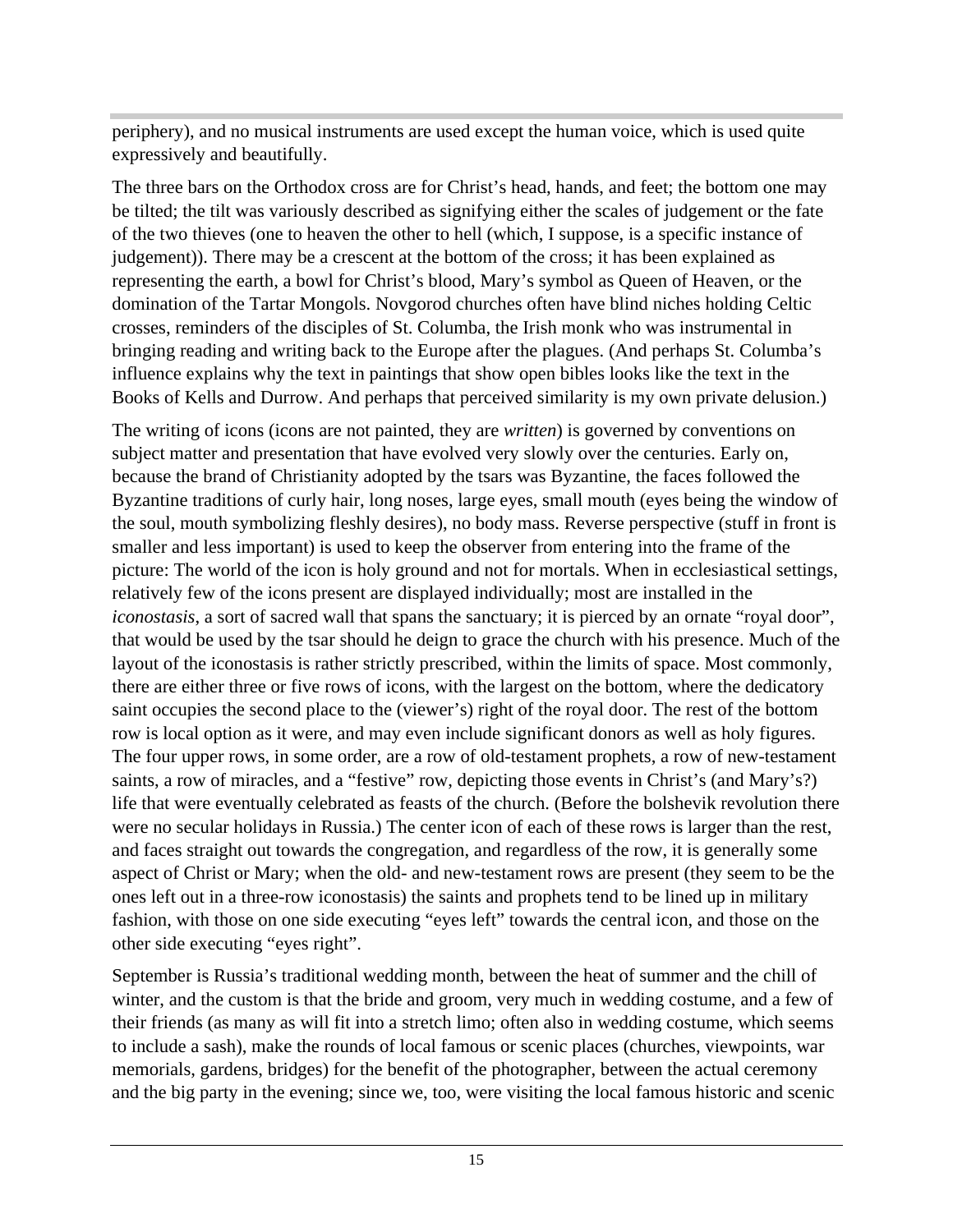spots during the daylight hours, we crossed paths with many brides (at least 30 in the 16 days of our trip). Once, because we spent several hours at a resort hotel following a bus breakdown, we observed some of the party-time traditions, too. The bride and groom (in a balloon-bedecked limo) arrived after the guests, and were greeted with bread and salt (traditional symbols of Russian hospitality), then toasted with many cries of *gorko, gorko* (it sounded more like *voika* to me, but the Russian Wedding website says it's *gorko*; it means something like "bitter vine"(!)), then they kiss while the guests count (to sweeten the bitterness; the longer they kiss, the better…if they don't kiss long enough the vine will retain some bitterness, so there are more toasts, and they have to do it again) and bite the bread (and the one with the biggest bite becomes boss of the home) and are showered, not with rice but with kopecs (which these days aren't worth much more than a grain of rice each  $(.04¢)$ ).

Many of the churches were converted into museums under the Soviet regime, and are still wholly or primarily museums, especially, one concludes, if they are major tourist destinations. Thus St. Basil's (in Red Square, *outside* the Moscow kremlin ("kremlin" is a generic term for the fortress that protected the administrative and religious center of the town; we have capitalized the Moscow Kremlin as a metonym for the Soviet, now Russian, government)), the Church on the Spilled Blood (in St. Petersburg, on the site of the assassination of Alexander II), the monastery cathedral at Suzdal, and St. Isaacs (St. Petersburg; with the fourth largest dome in the world, after St. Paul's, St. Peter's, and Maggiore) are museums, but the cathedral in the Moscow kremlin and the churches in active monasteries are once again churches. As a tourist, I prefer those that are still museums, because photography is rarely permitted in a church that is being used as a church.

One of the glories of the Russian Orthodox tradition is the singing, always *a capella*. Somewhere along the way, the Russian architects discovered that clay pots embedded in the walls in strategic places imparted a haunting resonance to the tone without inducing the echoes so typical of large western church spaces. We were treated to two concerts *in situ*, and heard parts of service music in two other churches, and were always overwhelmed by the clarity and beauty of the singing.

The most remarkable exterior was not either St. Basil's or the Church on the Spilled Blood, partly because the former is so familiar from news photographs, and the latter employs similar domography (is there such a word?…if not, there should be, to indicate the use of domes that seem inspired by hot air balloons, meat tenderizers, and turbans), but the monastery at Pechory. It is built on a site where early monks lived in hillside caves, and now utilizes that hillside as the back wall of the main church. Its domes are either blue with gold stars or golden; the five major domes are unusual in being arranged linearly instead of in a square, and also because they consist of star-spangled blue domes surmounted by golden domes; the church facades are maroon or Austrian yellow, with white trim; columns and gables and walls decorated with gold-filled mosaics surround the visitor; the head monk's house is a lovely pastel green with white trim; the holy well (we visited two monasteries that had holy wells) echoes the blue of the domes and the green of the house; and flowers abound. (It is the only monastery we visited where women were required to wear skirts and head coverings; the women of our party were prepared for the latter, but several had to rent large scarves or small tablecloths to serve as wraparound skirts.)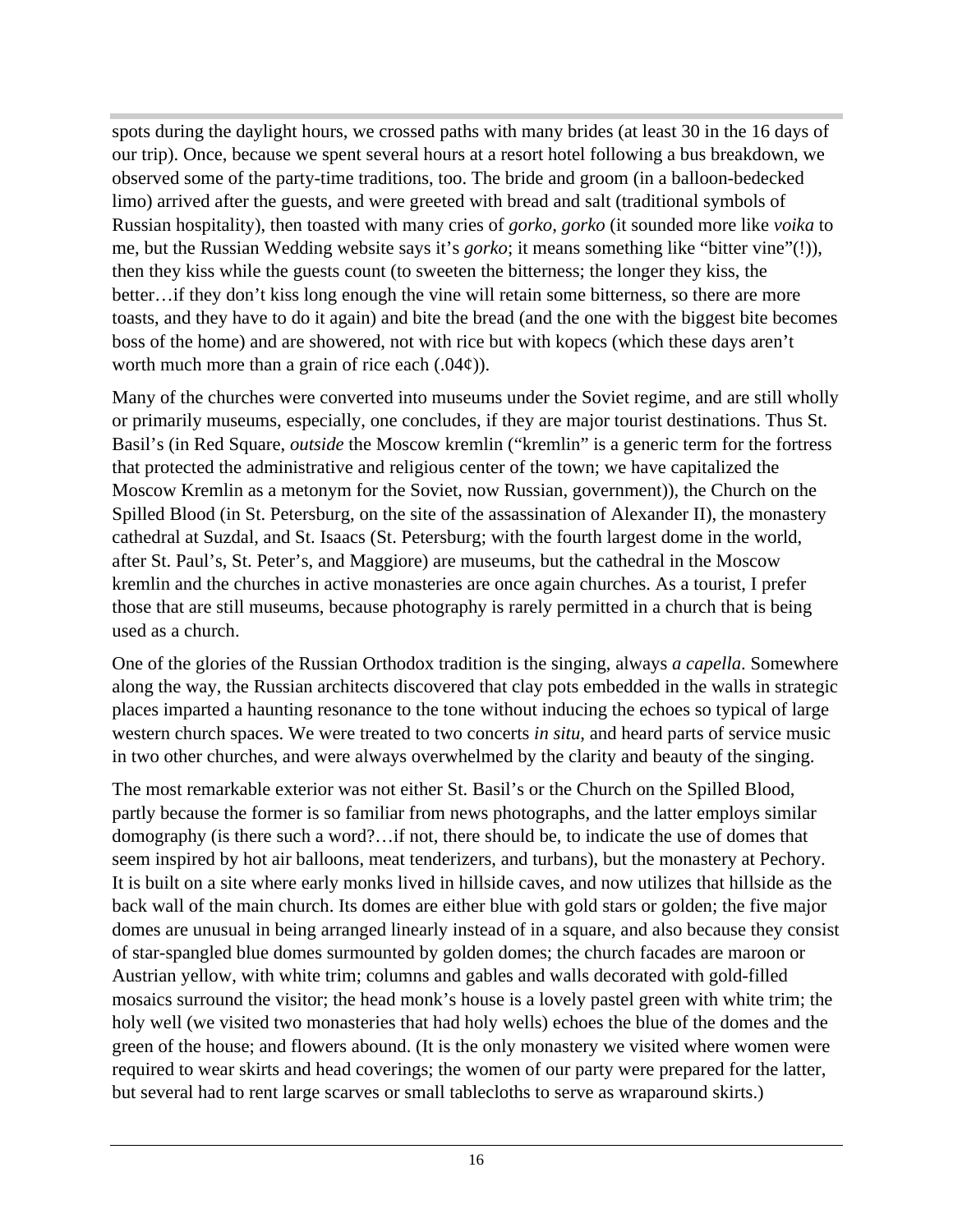Interior honors go to the monastery at Suzdal, covered with (recently restored) frescoes that featured a particularly rich blue, and to the Church on the Spilled Blood, covered with largerthan-life mosaic icons, tall archways, and intricately figured ceilings, in all the colors of the rainbow, but especially gold and an exquisite pale blue.

Whether or not these treasures were intended to serve as an opiate, it is not difficult to imagine that they in fact did so.

# **Report of the Luncheon Committee Janis Dairiki**

I want to thank all who responded to the luncheon survey at our November luncheon. There were 58 respondents out of 80 lunch attendees. The survey results are tabulated in the accompanying table. The results were very helpful to the luncheon committee in making its recommendations.

The survey indicated that most people are relatively satisfied (or at least not dissatisfied) with Spenger's. The food was rated lower than the venue and location: food received a 52% satisfaction rating, venue received 75%, and location/convenience received 82%. The average score over all three categories is 3.9 (out of a possible 5). This is even more impressive when you take into account the fact that the survey was taken on a day when the service at Spenger's was horrible.

Other results are that public transportation is important to ~31% of the respondents and parking is important to 86% of the respondents. There is a majority (~60%) in favor of a served lunch and a location in the proximity of Berkeley. Also, there is a slight majority (~54%) interesting in trying different restaurants during the year.

Unfortunately, we must raise the cost to \$25 this year. This is not simply the result of choosing Spenger's again: of all the alternative restaurants we explored, there were only two or three where we could negotiate that low a price. In fact, we are fortunate to have that low a price at Spenger's, because they have recently developed a new menu and were prepared to charge us much more than \$25/person. We were saved by the negotiating skills of Vicky Jared and Tom Beales.

Taking all the above into account, the lunch committee recommended and the Board approved that we hold the February luncheon at Spenger's and then try the Berkeley Yacht Club, with Peter McDonough's catering, for our May 17 lunch. We have tentative reservations at Spenger's for August 16 and November 15, but could also go back to the Berkeley Yacht Club if it receives favorable reviews**.** So please come to both luncheons and pass on your reactions and comments to the board members.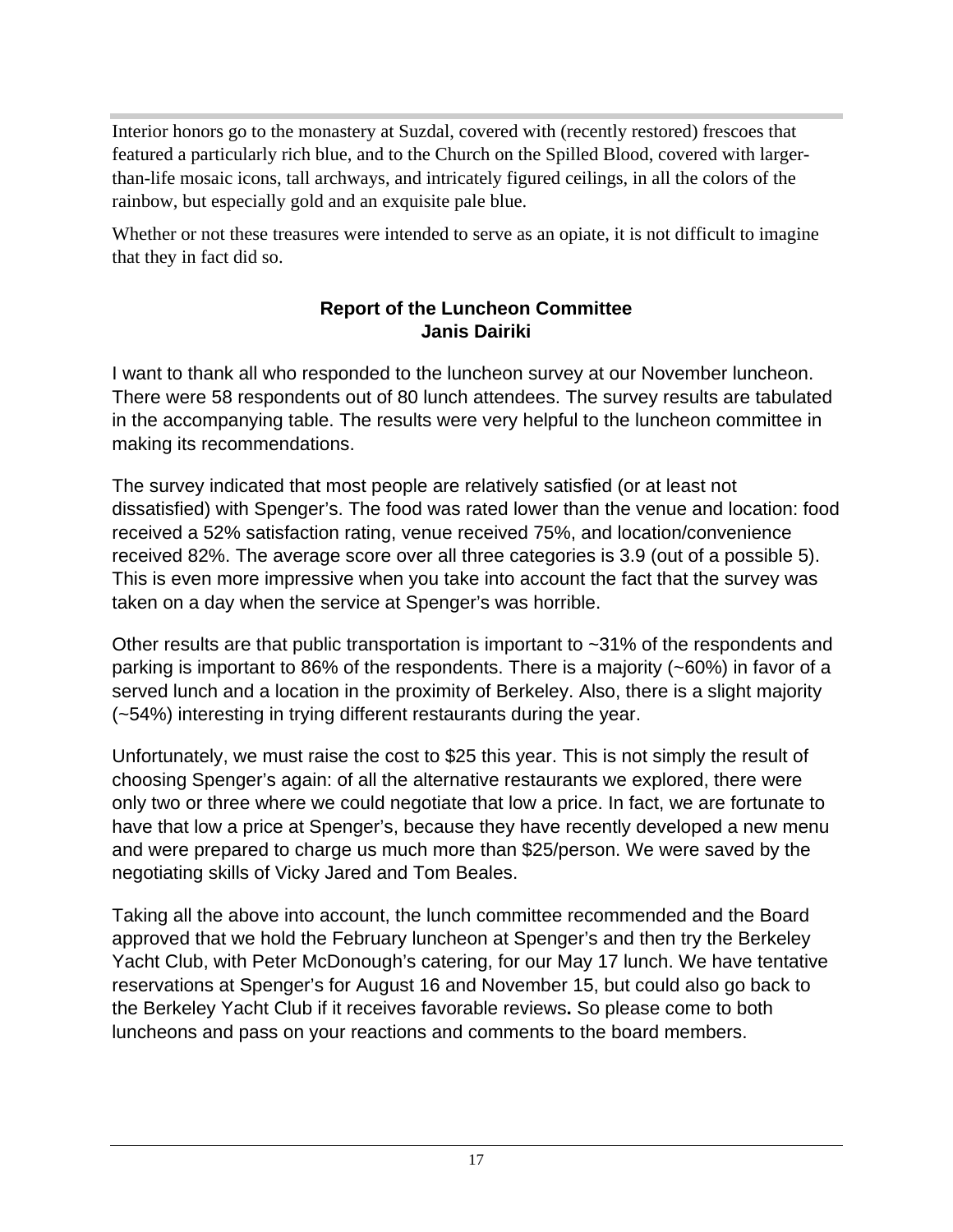# **Results of EX-Ls Luncheon Survey 11/16/06 (58 Respondents out of 80 Attendees)**

 **Satisfaction/Importance Score** 

| 1. Spenger's                     |                                                                  |                        |                  |
|----------------------------------|------------------------------------------------------------------|------------------------|------------------|
|                                  | $5 \quad 4$<br>$\mathbf{R}$<br>$\overline{2}$<br>$\blacksquare$  | Total #                | <b>Ave Score</b> |
| Food                             | 24<br>21<br>$\mathbf{3}$<br>9                                    | 58<br>$\blacksquare$   | 3.6              |
| Venue                            | 25<br>15<br>$3 \overline{3}$                                     | 53                     | 3.9              |
| Convenience                      | 33<br>$4 \quad 1$<br>12                                          | 55                     | 4.3              |
| Total                            | 57<br>10<br>58<br>36                                             | 166<br>$5\overline{)}$ | 3.9              |
| 2. Factors                       |                                                                  |                        |                  |
|                                  | $5 \qquad 4$<br>$\mathbf{3}$<br>$2 \quad 1$                      |                        |                  |
| Quality of food                  | 22<br>$\Omega$<br>32<br>$\Omega$                                 | 55                     | 4.3              |
| Quality of facility              | 36<br>$\Omega$<br>14                                             | 56<br>$\blacksquare$   | 4.1              |
| Efficiency of serving staff      | 15<br>29<br>$1 \quad \Omega$<br>10                               | 55                     | 4.1              |
| Served Lunch                     | 15<br>$7 \quad 1$<br>14<br>18                                    | 55                     | 3.7              |
| Proximity to Berkeley            | 18<br>15<br>$4\quad 2$<br>16                                     | 55                     | 3.8              |
| Cost                             | $0 \quad 3$<br>18<br>26<br>6                                     | 53                     | 3.6              |
| Availability of parking          | 28<br>20<br>$\overline{O}$                                       | 56<br>$\blacksquare$   | 4.3              |
| Availability of public transport | 13 22<br>6<br>$-11$                                              | 55                     | 2.4              |
|                                  | $5 \qquad 4$<br>$\blacksquare$<br>$\overline{2}$<br>$\mathbf{3}$ |                        |                  |
| 4. Try different restaurants?    | 5 <sub>8</sub><br>15<br>13<br>16                                 | 57                     | 3.4              |
| <b>Price</b>                     | $$20$ $$25$ $$30$ $\geq$ \$35                                    |                        |                  |
| 3. Maximum price                 | 25<br>8<br>- 5<br>$\mathsf Q$                                    | 47                     | \$26.2           |
| 5. Other suggestions             |                                                                  |                        |                  |
| Petars, Lafayette                |                                                                  |                        |                  |
| Zio Fraedo's, Walnut Creek       |                                                                  |                        |                  |
| Il Fornaio, Walnut Creek         |                                                                  |                        |                  |
| Richmond Yacht Club              |                                                                  |                        |                  |
| Seafood Peddler, San Rafael      |                                                                  |                        |                  |
| <b>UCB Faculty Club</b>          |                                                                  |                        |                  |
| 6. Some preferences expressed    |                                                                  |                        |                  |
| H's Lordships (4)                |                                                                  |                        |                  |
| DoubleTree (2)                   |                                                                  |                        |                  |
| Francesco's (1)                  |                                                                  |                        |                  |
| Chinese, okay on occasion (1)    |                                                                  |                        |                  |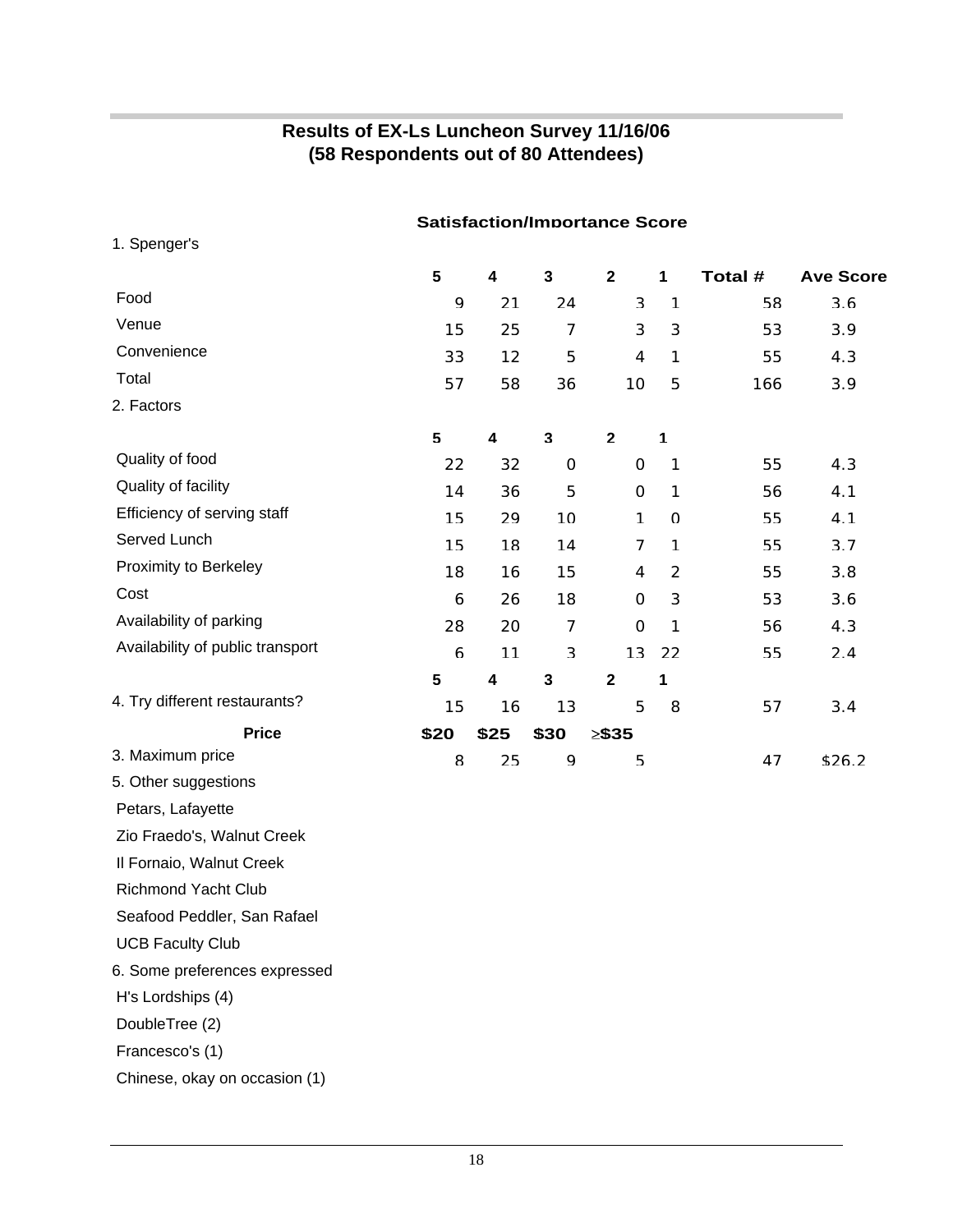| <b>SEE YOU AT THE February 15 LUNCHEON</b>                    |                        |  |
|---------------------------------------------------------------|------------------------|--|
| <b>To:</b> Vicky Jared<br>4849 John Muir Road                 |                        |  |
| Martinez, CA 94553                                            |                        |  |
| Be sure to make reservations by February 12                   |                        |  |
| From:                                                         |                        |  |
| I plan to attend the EX-Ls luncheon<br>$>>$ \$25pp <<         | <b>PREPAID</b>         |  |
| I I will bring guest(s). Name(s) of guest(s):                 |                        |  |
| <b>Menu Choice(s):</b> Beef $\_\_$<br>Salad $\_$<br>Sole $\_$ |                        |  |
| Please make check payable to EX-Ls                            | <b>Total Enclosed:</b> |  |

| <b>In Memoriam</b><br>>>WELCOME NEW MEMBERS<<                                                                                                                                           |
|-----------------------------------------------------------------------------------------------------------------------------------------------------------------------------------------|
| <b>Gerald Bilensky</b><br><b>Joan Goodman</b><br><b>Karl Olson</b><br><b>Robert Meuser</b><br><b>Jim Halvorson</b><br><b>Lee Schroeder</b><br><b>Earl Santos</b><br><b>Mark Zbinden</b> |

Reminder for continuing members: **Membership dues are now payable.** Membership in EX-Ls is open to all past employees of LBL/LBNL. Annual dues are \$12 per family, forgiven during the calendar year of joining for new members. New members, please include your name, address, phone number, and e-mail address if you wish to be included in the e-mail distribution list. Also, please include any other information you would like included in the annual membership directory, such as spouse's name, e-mail address, or fax number. Please send your check payable to EX-Ls to  $\overline{X}$ 

> **Bud Larsh, Treasurer 610 Devonwood Hercules, CA 94547**